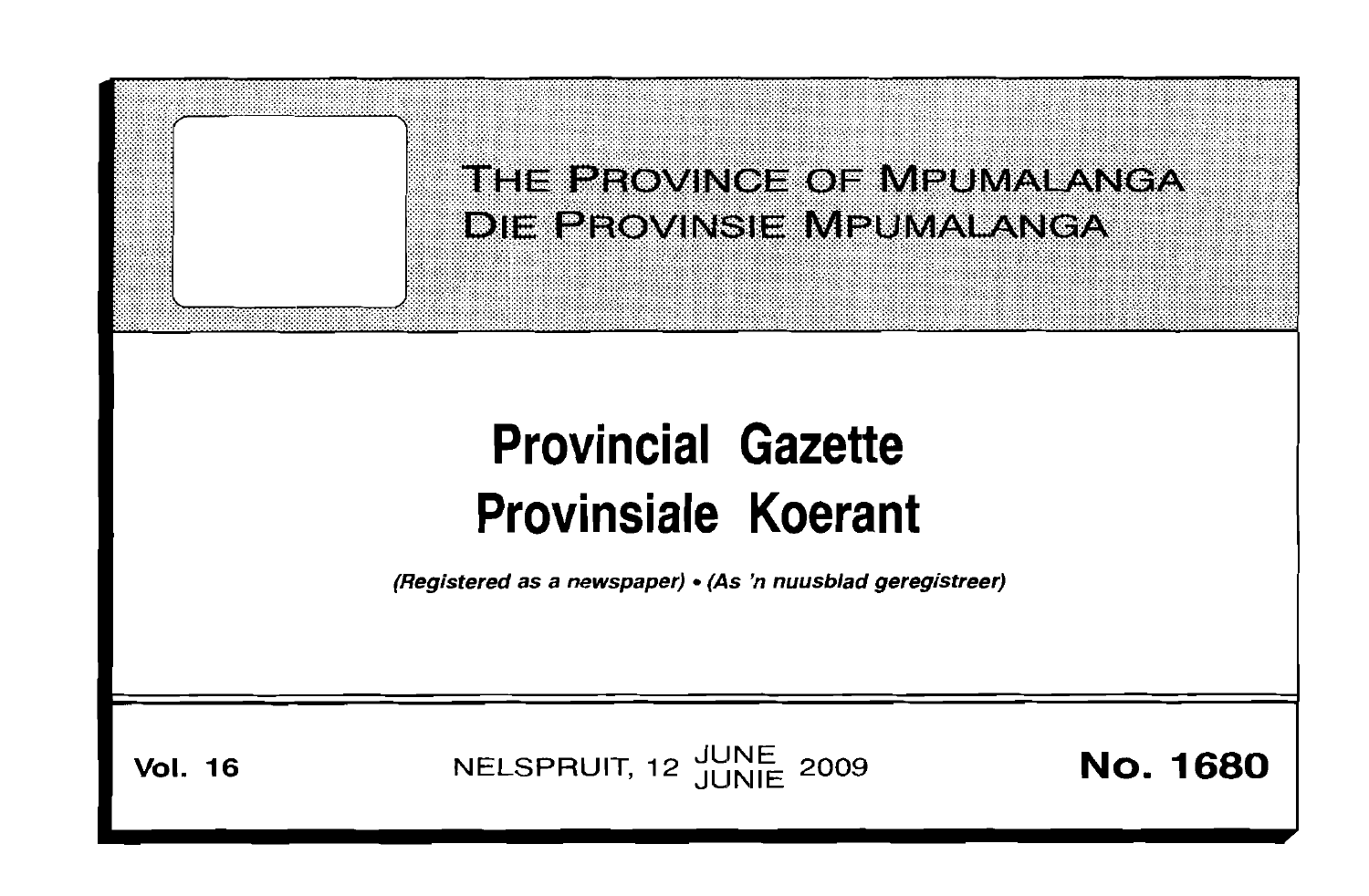## **CONTENTS ·INHOUD**

 $\cdot$  No.

Page Gazette No. No.

#### **GENERAL NOTICES· ALGEMENE KENNISGEWINGS**

| 155 |                                                                                                                  | 9  | 1680 |
|-----|------------------------------------------------------------------------------------------------------------------|----|------|
| 155 |                                                                                                                  | 9  | 1680 |
| 156 |                                                                                                                  | 9  | 1680 |
| 156 |                                                                                                                  | 10 | 1680 |
| 157 |                                                                                                                  | 10 | 1680 |
| 157 |                                                                                                                  | 11 | 1680 |
| 158 |                                                                                                                  | 11 | 1680 |
| 158 |                                                                                                                  | 11 | 1680 |
| 159 |                                                                                                                  | 12 | 1680 |
| 159 |                                                                                                                  | 12 | 1680 |
| 160 | Town-planning and Townships Ordinance (15/1986): Trichardt Amendment Schemes 139 and 140                         | 12 | 1680 |
| 160 |                                                                                                                  | 13 | 1680 |
| 161 |                                                                                                                  | 13 | 1680 |
| 162 |                                                                                                                  | 13 | 1680 |
| 163 |                                                                                                                  | 14 | 1680 |
| 163 |                                                                                                                  | 14 | 1680 |
| 164 | Development Facilitation Act (67/1995): Establishment of land development area: Portion 128, farm White River 64 | 15 | 1680 |
| 165 |                                                                                                                  | 17 | 1680 |
| 166 |                                                                                                                  | 20 | 1680 |
| 166 |                                                                                                                  | 20 | 1680 |
| 167 |                                                                                                                  | 20 | 1680 |
| 167 |                                                                                                                  | 21 | 1680 |
| 168 |                                                                                                                  | 21 | 1680 |
| 168 |                                                                                                                  | 22 | 1680 |
| 169 |                                                                                                                  | 22 | 1680 |
| 169 |                                                                                                                  | 22 | 1680 |
| 170 |                                                                                                                  | 23 | 1680 |
| 170 |                                                                                                                  | 23 | 1680 |
| 171 |                                                                                                                  | 19 | 1680 |
| 171 |                                                                                                                  | 19 | 1680 |
| 172 | Town-planning and Townships Ordinance (15/1986): Establishment of township: Lydenburg Extension 89               | 23 | 1680 |
| 172 | Ordonnansie op Dorpsbeplanning en Dorpe (15/1986): Stigting van dorp: Lydenburg-wysigingskema 89                 | 24 | 1680 |
| 173 | Rermoval of Restrictions Act (84/1967): Removal of conditions: Portion 78, farm Blesbokspruit 150 IS             | 24 | 1680 |
| 173 | Wet op Opheffing van Beperkings (84/1967): Opheffing van voorwaardes: Gedeelte 78, plaas Blesbokspruit 150 IS    | 24 | 1680 |

## **LOCAL AUTHORITY NOTICES· PLAASLIKE BESTUURSKENNISGEWINGS**

| 123 | Town-planning and Townships Ordinance (15/1986): Govan Mbeki Municipality: Establishment of township: Bethal       | 25 | 1680 |
|-----|--------------------------------------------------------------------------------------------------------------------|----|------|
| 123 | Ordonnansie op Dorpsbeplanning en Dorpe (15/1986): Govan Mbeki Munisipaliteit: Stigting van dorp: Bethal-          | 25 | 1680 |
| 124 | Town-planning and Townships Ordinance (15/1986): Steve Tshwete Local Municipality: Establishment of township:      | 26 | 1680 |
|     | 124 Ordonnansie op Dorpsbeplanning en Dorpe (15/1986): Steve Tshwete Plaaslike Munisipaliteit: Middelburg-         | 26 | 1680 |
|     | 125 Town-planning and Townships Ordinance (15/1986): eMalahleni Local Municipality: Establishment of township: Die | 27 | 1680 |
| 126 |                                                                                                                    | 27 | 1680 |
| 127 |                                                                                                                    | 27 | 1680 |
| 128 |                                                                                                                    | 28 | 1680 |
| 129 |                                                                                                                    | 28 | 1680 |
|     |                                                                                                                    | 28 | 1680 |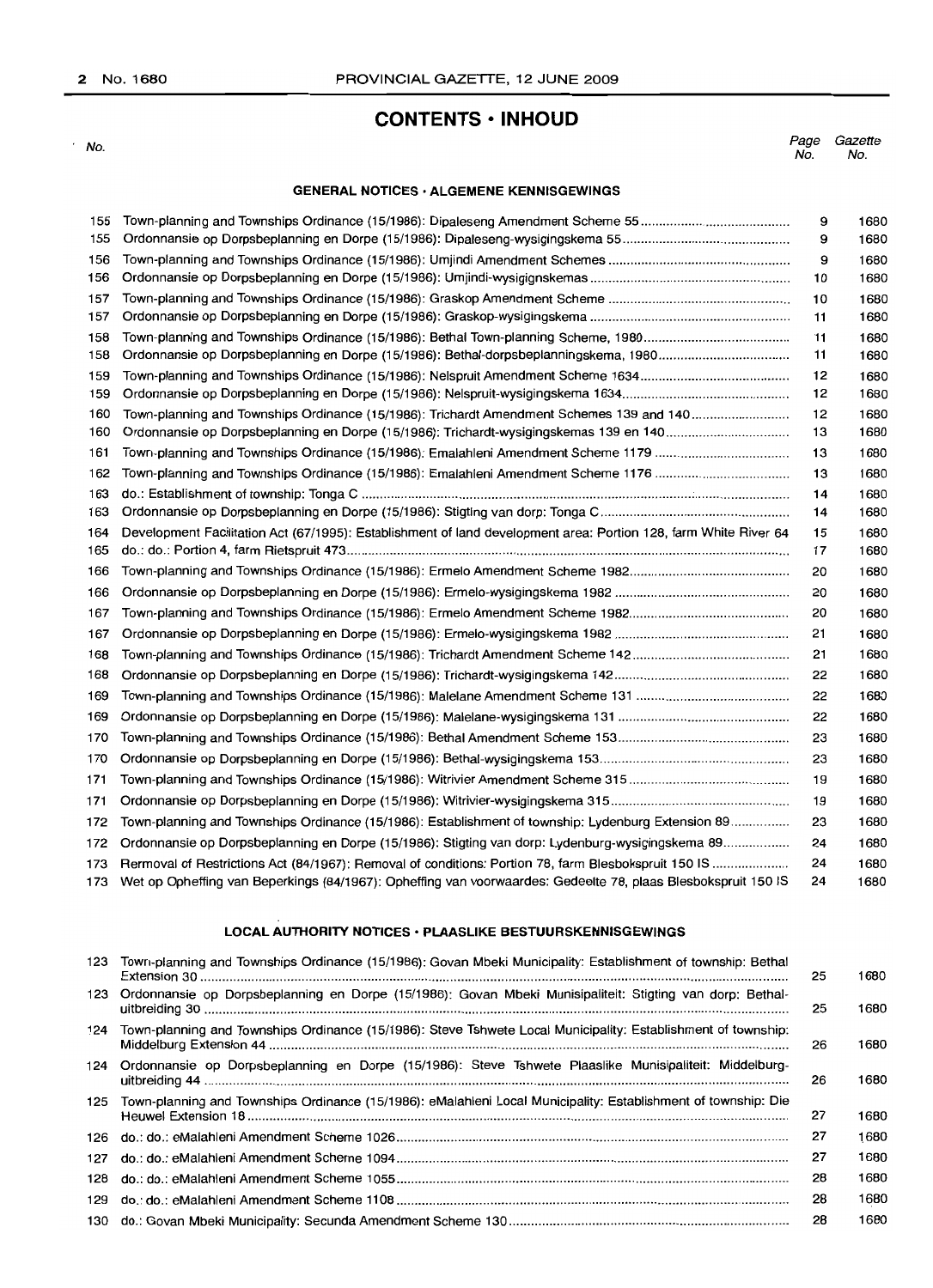| No. |                                                                                                                  | <i>Page</i> | No.  |
|-----|------------------------------------------------------------------------------------------------------------------|-------------|------|
| 131 | Town-planning and Townships Ordinance (15/1986): Govan Mbeki Municipality: Secunda Amendment Scheme              | 29          | 1680 |
|     | 132 Local Government Municipal Property Rates Act: Steve Tshwete Local Municipality: Determination of assessment | 29          | 680  |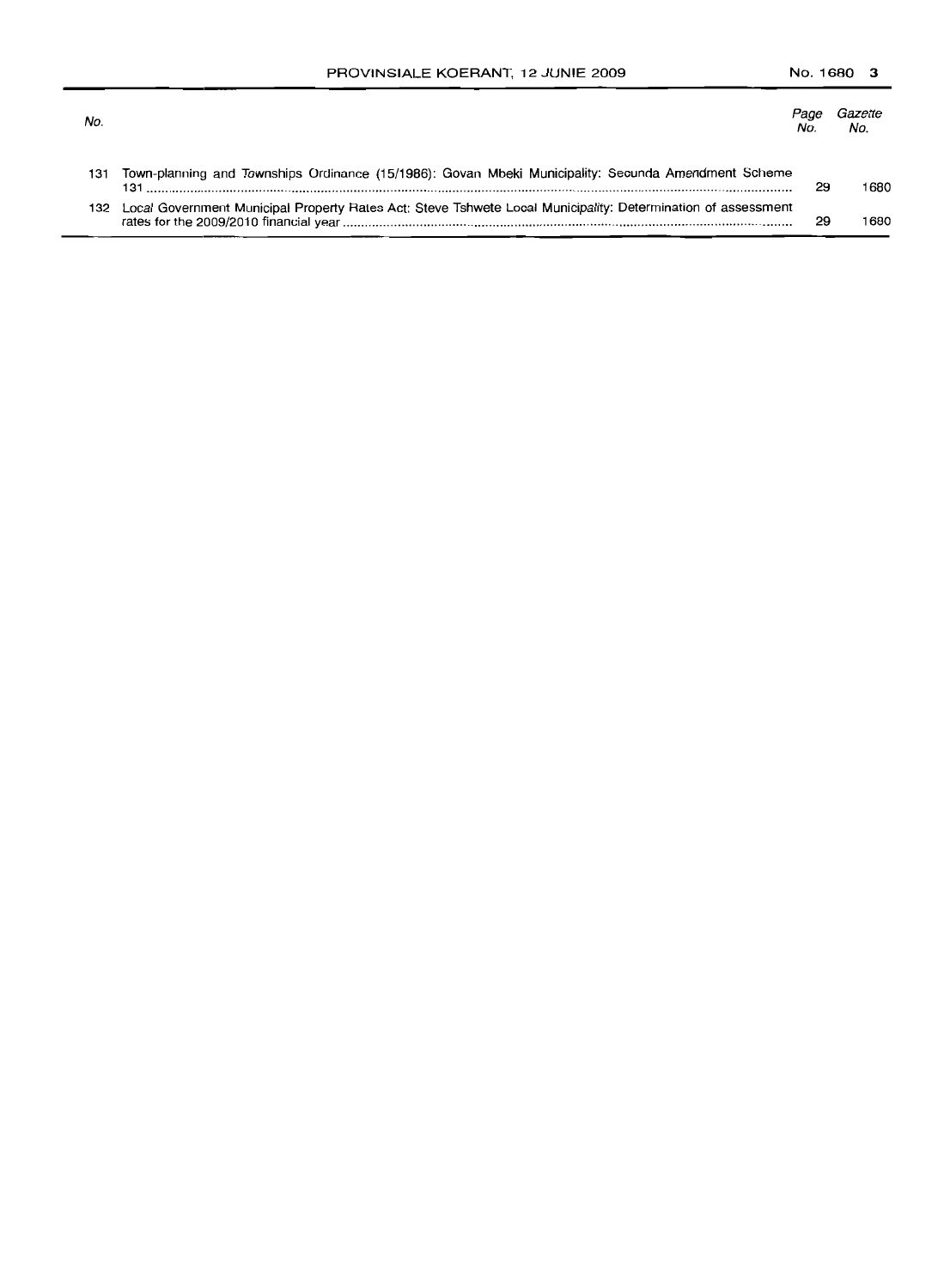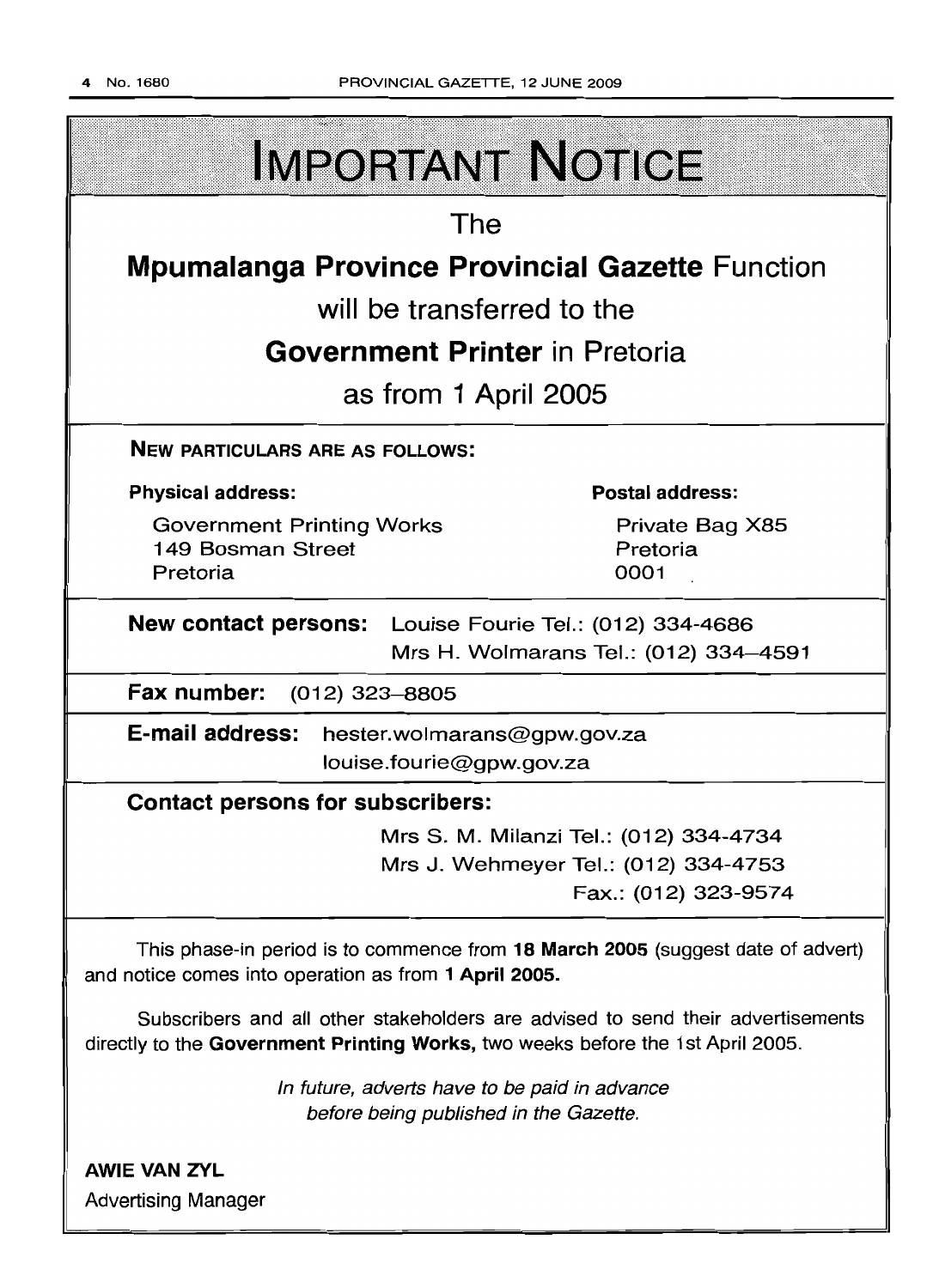| IT IS THE CLIENTS RESPONSIBILITY TO ENSURE THAT THE CORRECT AMOUNT IS PAID<br>AT THE CASHIER OR DEPOSITED INTO THE GOVERNMENT PRINTING WORKS BANK<br>ACCOUNT AND ALSO THAT THE REQUISITION/COVERING LETTER TOGETHER WITH<br>THE ADVERTISEMENTS AND THE PROOF OF DEPOSIT REACHES THE GOVERNMENT<br>PRINTING WORKS IN TIME FOR INSERTION IN THE PROVINCIAL GAZETTE.<br>NO ADVERTISEMENTS WILL BE PLACED WITHOUT PRIOR PROOF OF PRE-PAYMENT. |                                                                                                          |  |  |  |  |
|-------------------------------------------------------------------------------------------------------------------------------------------------------------------------------------------------------------------------------------------------------------------------------------------------------------------------------------------------------------------------------------------------------------------------------------------|----------------------------------------------------------------------------------------------------------|--|--|--|--|
|                                                                                                                                                                                                                                                                                                                                                                                                                                           | R 187.37<br>$\frac{1}{4}$ page<br>Letter Type: Arial<br>Size: 10<br>Line Spacing: At:<br>Exactly<br>11pt |  |  |  |  |
| A PRICE<br><b>INCREASE OF</b><br><b>8,5% WILL BE</b><br><b>EFFECTIVE ON</b><br><b>ALL TARIFFS</b><br><b>FROM</b><br>1 MAY 2008                                                                                                                                                                                                                                                                                                            | R 374.75<br>$\frac{1}{4}$ page<br>Size: 10<br>Letter Type: Arial<br>Line Spacing: At:<br>Exactly<br>11pt |  |  |  |  |
|                                                                                                                                                                                                                                                                                                                                                                                                                                           | $\frac{1}{4}$ page R 562.13<br>Letter Type: Arial<br>Size: 10<br>Line Spacing: At:<br>Exactly<br>11pt    |  |  |  |  |
|                                                                                                                                                                                                                                                                                                                                                                                                                                           | $\frac{1}{4}$ page R 749.50<br>Size: 10<br>Letter Type: Arial<br>Line Spacing: At:<br>Exactly<br>11pt    |  |  |  |  |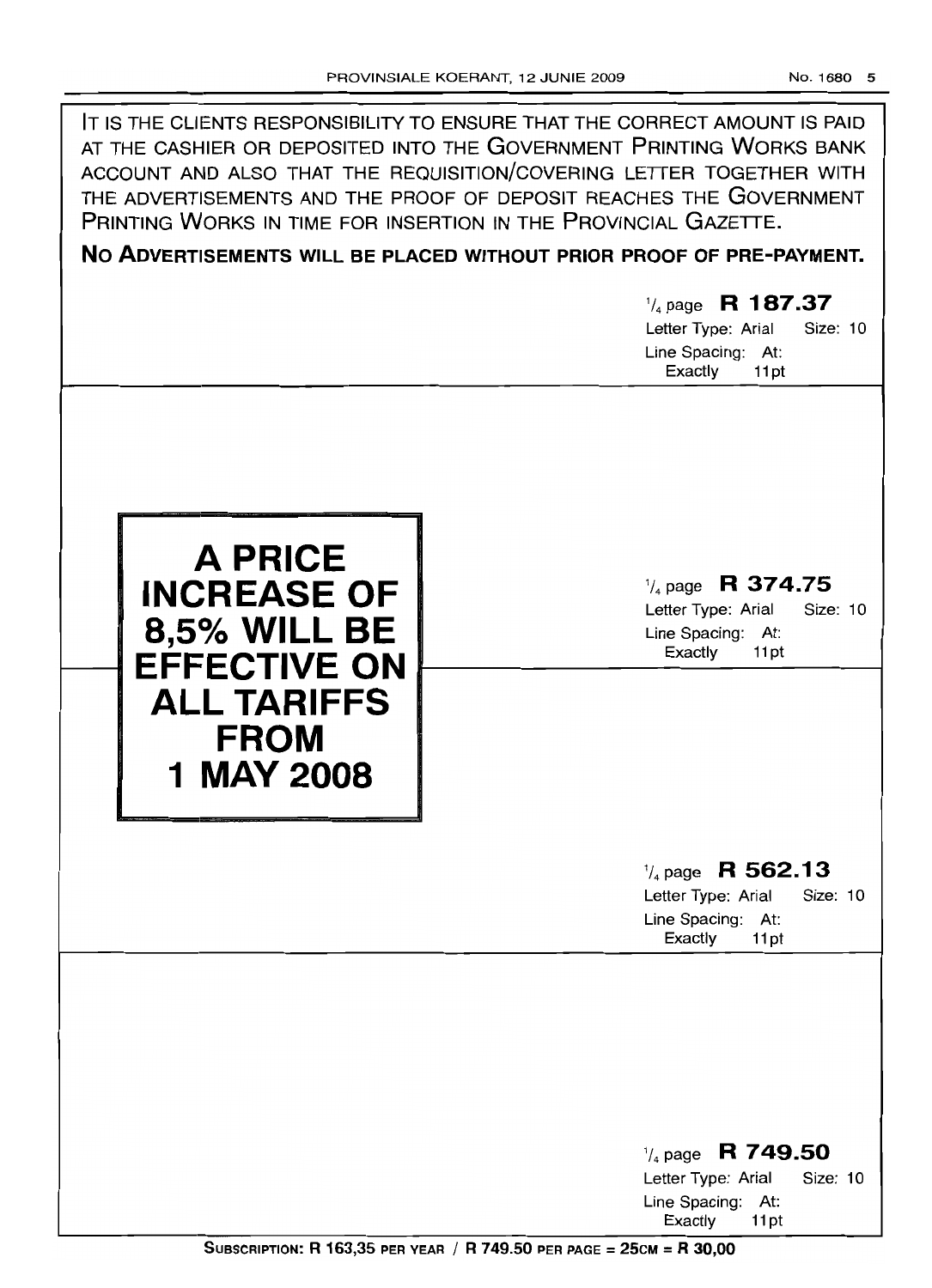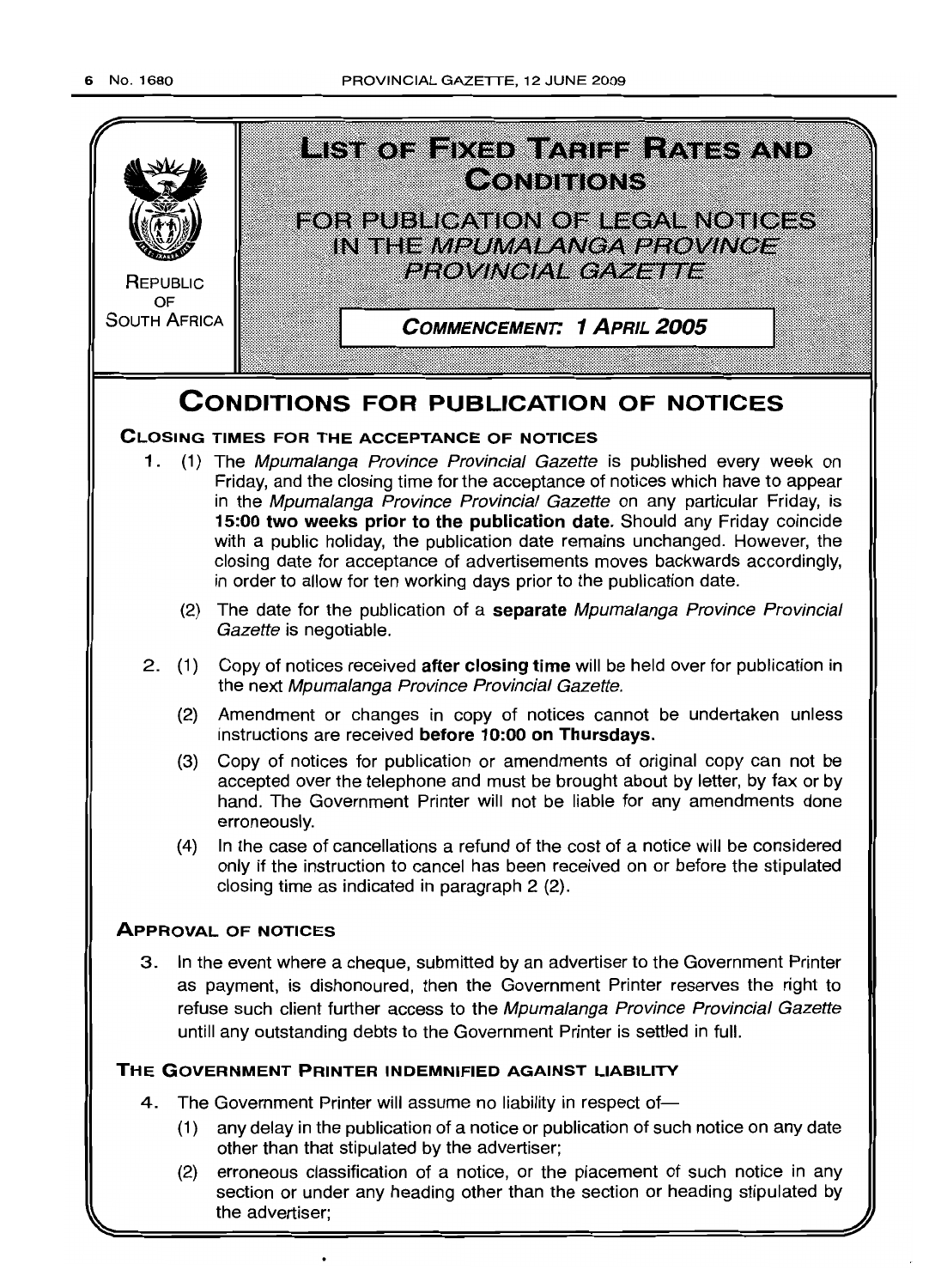any editing, revision, omission, typographical errors or errors resulting from faint  $(3)$ or indistinct copy.

## **LIABILITY OF ADVERTISER**

5. Advertisers will be held liable for any compensation and costs arising from any action which may be instituted against the Government Printer in consequence of the publication of any notice.

## **COpy**

- 6. Copy of notices must be typed on one side of the paper only and may not constitute part of any covering letter or document.
- 7. At the top of any copy, and set well apart from the notice, the following must be stated:

Where applicable

- (1) The heading under which the notice is to appear.
- (2) The cost of publication applicable to the notice, in accordance with the "Word Count Table".

## **PAYMENT OF COST**

- 9. **With effect from 1 April 2005 no notice will be accepted for publication unless the cost of the insertion(s) is prepaid in CASH or by CHEQUE or POSTAL ORDERS. It can be arranged that money can be paid into the banking account of the Government Printer, in which case the deposit slip accompanies the advertisement before publication thereof.**
- 10. (1) The cost of a notice must be calculated by the advertiser in accordance with the word count table.
	- (2) Where there is any doubt about the cost of publication of a notice, and in the case of copy, an enquiry, accompanied by the relevant copy, should be addressed to the **Advertising Section, Government Printing Works, Private Bag X85, Pretoria, 0001 [Fax: (012) 323-8805],** before publication.
- **11** . Overpayment resulting from miscalculation on the part of the advertiser of the cost of publication of a notice will not be refunded, unless the advertiser furnishes adequate reasons why such miscalculation occurred. In the event of underpayments, the difference will be recovered from the advertiser, and the notice(s) will not be published until such time as the full cost of such publication has been duly paid in cash or by cheque or postal orders, or into the banking account.

I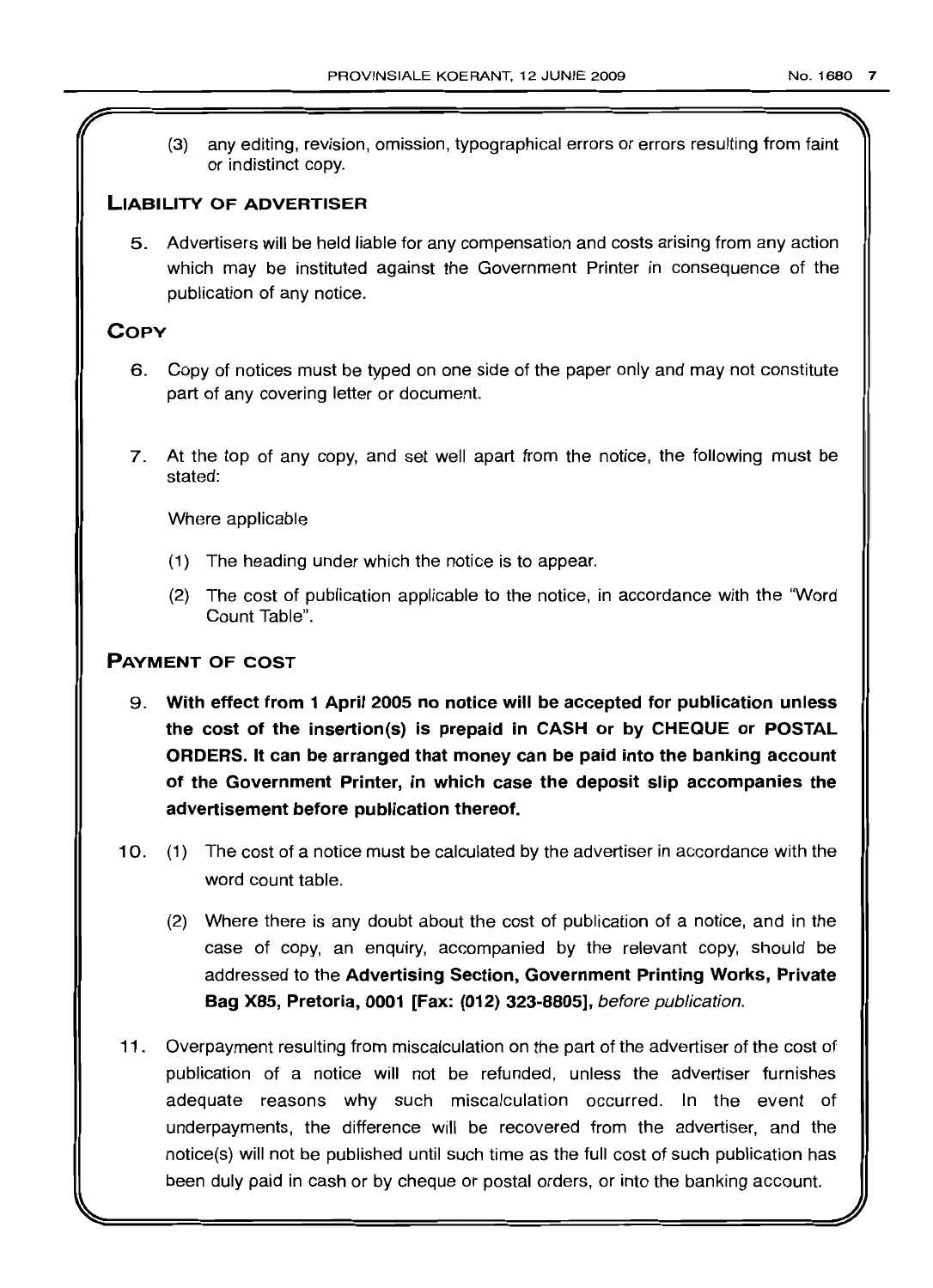- 12. In the event of a notice being cancelled, a refund will be made only if no cost regarding the placing of the notice has been incurred by the Government Printing Works.
- 13. The Government Printer reserves the right to levy an additional charge in cases where notices, the cost of which has been calculated in accordance with the Word Count Table, are subsequently found to be excessively lengthy or to contain overmuch or complicated tabulation.

## PROOF OF PUBLICATION

14. Copies of the Mpumalanga Province Provincial Gazette which may be required as proof of publication, may be ordered from the Government Printer at the ruling price. The Government Printer will assume no liability for any failure to post such Mpumalanga Province Provincial Gazette(s) or for any delay in despatching it/them.

# **GOVERNMENT PRINTERS BANK ACCOUNT PARTICULARS**

Bank: ABSA

BOSMAN STREET

Account No.: 4057114016

Branch code: 632005

Reference No.: 00000047

Fax No.: (012) 323 8805

## Enquiries:

| Mrs. L. Fourie    | Tel.: (012) 334-4686 |
|-------------------|----------------------|
| Mrs. H. Wolmarans | Tel.: (012) 334-4591 |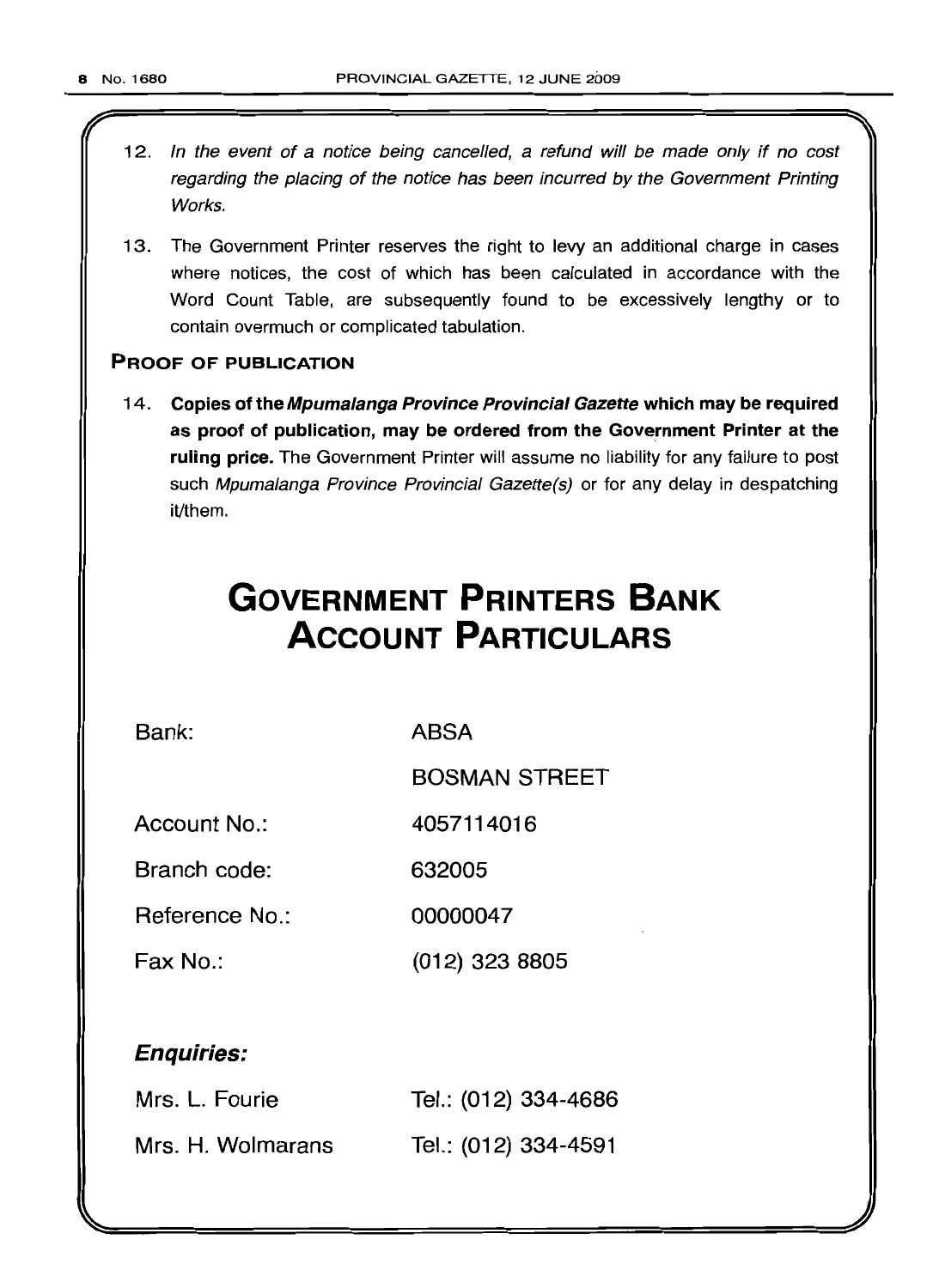## **GENERAL NOTICES • ALGEMENE KENNISGEWINGS**

#### **NOTICE 155 OF 2009**

#### **DIPALESENG AMENDMENT SCHEME 55**

NOTICE OF THE APPLICATION FOR THE AMENDMENT OF A TOWN-PLANNING SCHEME IN TERMS OF SECTION 56 (1) (b) (i) OF THE TOWN-PLANNING AND TOWNSHIPS ORDINANCE, 1986 (ORDINANCE 15 OF 1986)

We, Mahlori Development Consultants, being the authorized agent of the owner of a Portion of Portion 1 of Erf 1777, Lily Street, Balfour Township, hereby give notice in terms of section 56 (1) (b) (i) of the Town-planning and Townships Ordinance, 1986 (Ordinance 15 of 1986), that we have applied to the Umjindi Municipality for the amendment of the town-planning scheme known as Balfour Town-planning Scheme (1979), by the rezoning of the property described above situated at Lily Street from "Educational" to "Institutional".

Particulars of these applications will lie for inspection during normal office hours at the office of the Municipal Manager, Dipaleseng Local Municipality, corner Stuart and Joubert Street, Balfour, 2410, for a period of 28 days from 5 June 2009.

Objections to or representations in respect of the application must be lodged with or made in writing to the Municipal Manager at above mentioned address or at Private Bag X1005, Balfour, 2410, within a period of 28 days from 5 June 2009.

Address of agent: P.O. Box 1321, Nelspruit, 1200. 073 921 7082.

## **KENNISGEWING 155 VAN 2009**

**• •**

#### **DIPALESENG-WYSIGINGSKEMA** 55

KENNISGEWING VAN AANSOEK OM WYSIGING VAN 'N DORPSBEPLANNINGSKEMA INGEVOLGE ARTIKEL 56 (1) (b) (i) VAN DIE ORDONNANSIE OP DORPSBEPLANNING EN DORPE, 1986 (ORDONNANSIE 15 VAN 1986)

Ons, Mahlori Development Consultants, synde die gemagtigde agent van die eienaar van 'n Gedeelte van Gedeelte 1 van Erf 1777, Lilystraat, Balfour Dorp, gee hiermee ingevolge artikel 56 (1) (b) (i) van die Ordonnansie op Dorpsbeplanning en Dorpe, 1986 (Ordonnansie 15 van 1986), kennis dat ons by die Umjindi Munisipaliteit aansoek gedoen het vir die wysiging van die dorpsbeplanningskema bekend as Balfour-dorpsbeplanningskema, 1979, deur die hersonering van die eiendom hierbo beskryf, geleë te Lilystraat van "Opvoedkundig" na "Inrigting".

Besonderhede van bogenoemde aansoeke lê ter insae gedurende gewone kantoorure by die kantoor van die Munisipale Bestuurder, Dipaleseng Munisipaliteit, corner Stuart- en Joubertstraat, Balfour, 2410, vir 'n tydperk van 28 dae vanaf 5 Junie 2009.

Besware teen of vertoë ten opsigte van die aansoek moet binne 'n tydperk van 28 dae vanaf 5 Junie 2009 skriftelik by bovermelde adres of by Privaatsak X1005, Balfour, 2410, ingedien of gerig word.

Adres van Agent: Posbus 1321, Nelspruit, 1200. 073 921 7082.

 $5 - 12$ 

## **NOTICE 156 OF 2009**

#### **UMJINDI AMENDMENT SCHEMES**

NOTICE OF APPLICATIONS FOR THE AMENDMENT OF A TOWN-PLANNING SCHEME IN TERMS OF SECTION 56 (1) (b) (i) OF THE TOWN-PLANNING AND TOWNSHIPS ORDINANCE, 1986 (ORDINANCE 15 OF 1986)

Burnt Orange Consultants CC, being the authorised agent of the owners of the properties mentioned hereunder, hereby gives notice in terms of section 56 (1) (b) (i) of the Town-planning and Townships Ordinance, 1986 (Ordinance 15 of 1986), that applications had been submitted to the Umjindi Local Municipality for the amendment of the town-planning scheme, known as the Umjindi Town Planning Scheme (2002) by the rezoning of the following properties:

#### **UMJINDI AMENDMENT SCHEME 79**

The Remainder of Erf 3853, Barberton Township, situated on the corner of Verdoorn and Neethling Streets from "Residential 1" to "Residential 1" with a density of "one dwelling per 500  $m<sup>2</sup>$ ".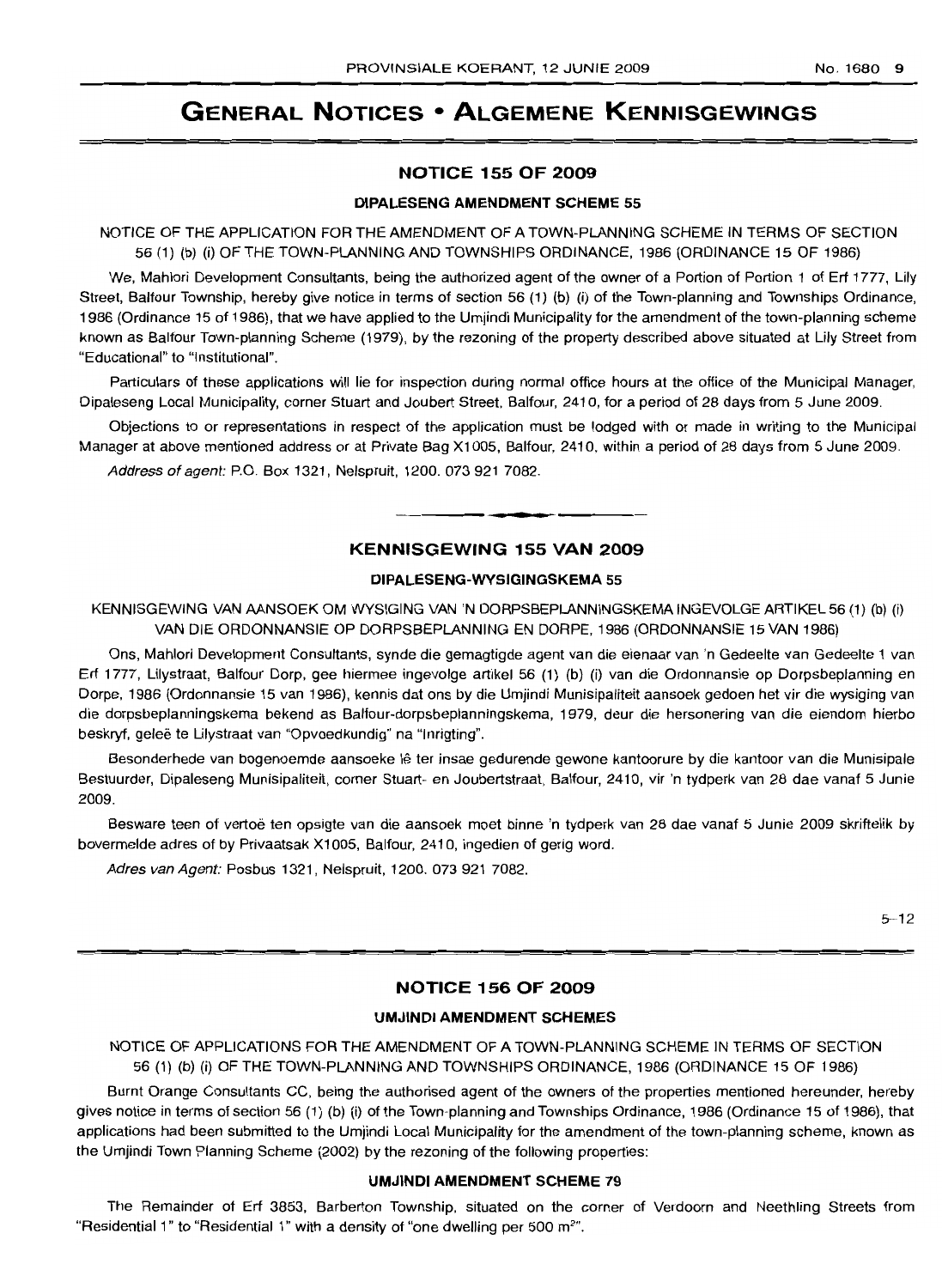#### **UMJINDI AMENDMENT SCHEME 83**

Portion 3 of Erf 2556, Barberton Township, situated in De Villiers Street, from "Residential 4" to standard "Business 1".

Particulars of these applications will lie for inspection during normal office hours at the office of the Municipal Manager: Umjindi Local Municipality (Manager Technical Services), Civic Centre, Barberton, for a period of 28 days from 5 June 2009.

Objections to, or representations in respect of the applications must be lodged with or made in writing to the Municipal Manager at above mentioned address or at Umjindi Local Municipality, P.O. Box 33, Barberton, 1300, within a period of 28 days from 5 June 2009.

Address of agent: P.O. Box 1369, Barberton, 1300. Tel: (013) 712-3346. Cell: 082 568 4969. Fax: (013) 712-3346. E-mail: revolvercreek@yahoo.com

## **KENNISGEWING 156 VAN 2009**

.**- .**

#### **UMJINDI-WYSIGINGSKEMAS**

KENNISGEWING VAN AANSOEKE OM WYSIGING VAN 'N DORPSBEPLANNINGSKEMA INGEVOLGE ARTIKEL 56 (1) (b) (i) VAN DIE ORDONNANSIE OP DORPSBEPLANNING EN DORPE, 1986 (ORDONNANSIE 15 VAN 1986)

Burnt Orange Consultants CC, synde die gemagtigde agent van die eienaars van die ondergenoemde erwe, gee hiermee ingevolge artikel 56 (1) (b) (i) van die Ordonnansie op Dorpsbeplanning en Dorpe, 1986 (Ordonnansie 15 van 1986), kennis dat dat by die Umjindi Plaaslike Munisipaliteit aansoek gedoen is om die wysiging van die Umjindi-dorpsbeplanningskema, 2002, deur die hersonering van die volgende eiendomme:

#### **UMJINDI-WYSIGINGSKEMA 79**

Die Restant van Erf 3853, Barberton Dorp, gelee op die hoek van Verdoorn en Neethlingstraat, van "Residensieel 1" na "Residensieel 1" met 'n digtheid van "een woonhuis per 500 m<sup>2</sup>".

#### **UMJINDI-WYSIGINGSKEMA 83**

Gedeelte 3 van Erf 2556, Barberton Dorp, geleë in De Villiersstraat, van "Residensieel 4" na standaard "Besigheid 1".

Besonderhede van die aansoeke lê ter insae gedurende gewone kantoorure by die kantoor van die Munisipale Bestuurder: Umjindini Plaaslike Munisipaliteit (Bestuurder Tegniese Dienste), Burgersentrum, Barberton, vir 'n tydperk van 28 dae vanaf 5 Junie 2009.

Besware en of vertoe ten opsigte van die aansoeke moet binne 'n tydperk van 28 dae vanaf 5 Junie 2009, skriftelik by die onderstaande adres of by die Munisipale Bestuurder, Posbus 33, Barberton, 1300, ingedien of gerig word.

Adres van agent: Posbus 1369, Barberton, 1300. Tel: (013) 712-3346. Sel: 082 568 4969. Faks: (013) 712-3346. E-pos: revolvercreek@yahoo.com

 $5 - 12$ 

## **NOTICE 157 OF 2009**

## **GRASKOP AMENDMENT SCHEME**

NOTICE OF APPLICATION FOR AMENDMENT OF TOWN-PLANNING SCHEME IN TERMS OF SECTION 56 (1) (b) (i) OF THE TOWN-PLANNING AND TOWNSHIPS ORDINANCE, 1986 (ORDINANCE No. 15 OF 1986)

I, Jan Hendrik du Toit, being the authorized agent of the owner of the Remainder of Erf 709, Graskop, hereby gives notice in terms of section 56 (1) (b) (i) of the Town-planning and Townships Ordinance, 1986, that I have applied to the Thaba Chweu Municipality for the amendment of the town-planning scheme known as the Graskop Town-planning Scheme, 1992, by rezoning of the properties described above, situated on the corner of Richardson Street and President Street, Graskop, from "Residential 1" to "Residential 2".

Particulars of the application will lie for inspection during normal office hours at the office of the Town Clerk, Thaba Chweu Municipality, Mashishing for a period of 28 days from 5 June 2009.

Objections to or representations in respect of the application must be lodged with or made in writing to the Town Clerk at the above address or at P.O. Box 61, Lydenburg, 1120, within a period of 28 days from 5 June 2009.

Adress of agent: Seymore Du Toit & Basson Attorneys, PO Box 283, Sabie, 1260. Tel: (013) 764-1103. Fax: (013) 764-2636.

 $\cdot$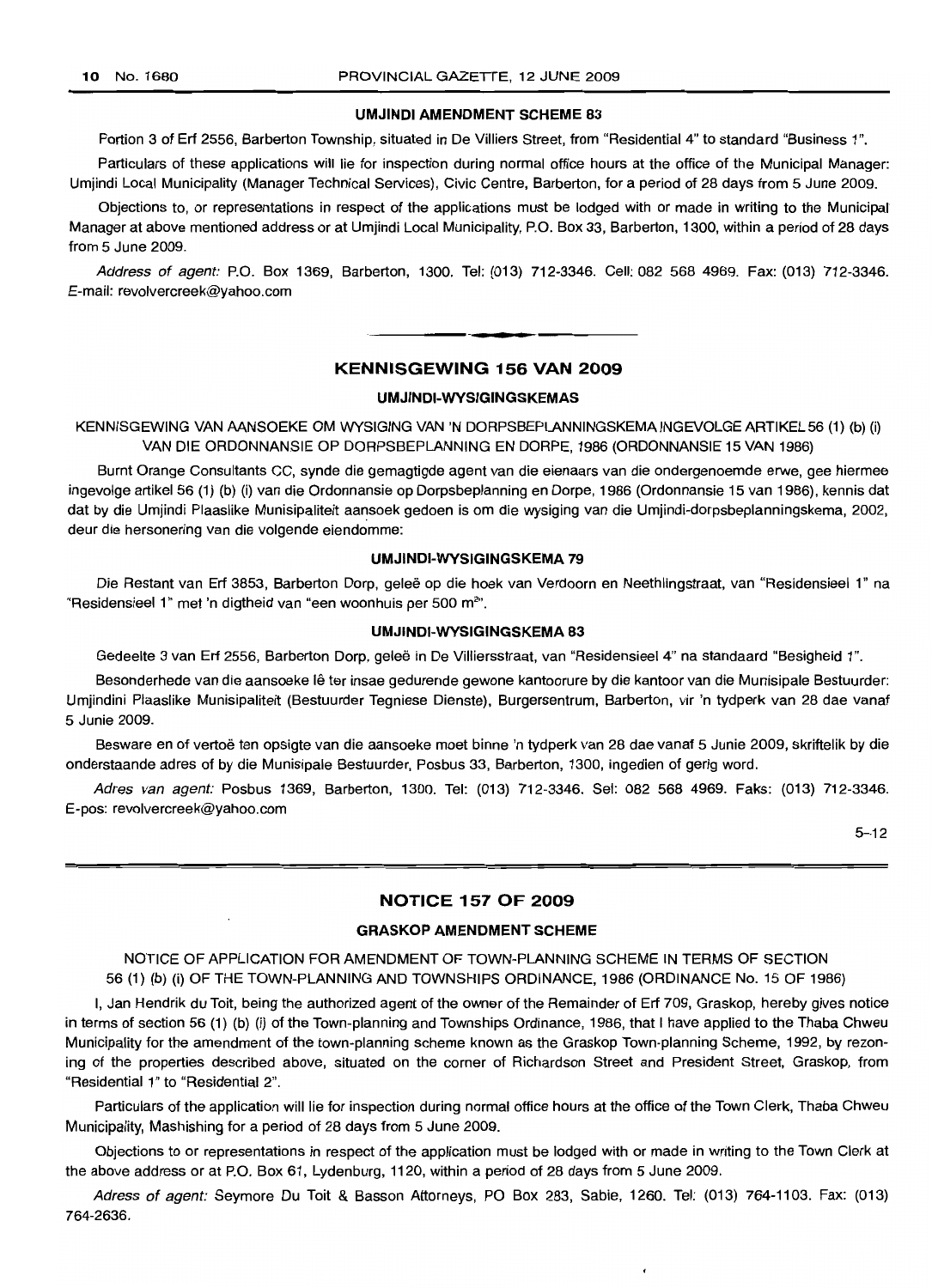## **KENNISGEWING 157 VAN 2009**

#### **GRASKOP-WYSIGINGSKEMA**

KENNISGEWING VAN AANSOEK OM WYSIGING VAN DORPSBEPLANNINGSKEMA INGEVOLGE ARTIKEL 56 (1) (b) (i) VAN DIE OFlDONNANSIE OP DORPSBEPLANNING EN DORPE, 1986 (ORDONNANSIE 15 VAN 1986)

Ek, Jan Hendrik du Toit, synde die gevolmagtigde agent van die eienaar van Restant van Erf 709, Graskop, gee hiermee ingevolge artikel 56 (1) (b) (i) van die Ordonnansie op Dorpsbeplanning en Dorpe, 1986, kennis dat ek by die Thaba Chweu Munisipaliteit aansoek gedoen het om die wysiging van die dorpsbeplanningskema bekend as die Graskop-dorpsbeplanningskema, 1992, deur die hersonering van die eiendom hierbo beskryf, geleë te die hoek van Richardsonstraat en Presidentstraat, Graskop, vanaf "Residensieel 1" na "Residensieel 2".

Besonderhede van die aansoek lê ter insae gedurende gewone kantoorure by die kantoor van die Stadsklerk, Thaba Chweu Munisipaliteit, Mashishing vir 'n tydperk van 28 dae vanaf 5 Junie 2009.

Besware teen of vertoë ten opsigte van die aansoek moet binne 'n periode van 28 dae vanaf 5 Junie 2009 skriftelik by of tot die Stadsklerk by bovermelde adres of by Posbus 61, Lydenburg, 1120, ingedien of gerig word.

Adres van agent: Seymore Du Toit & Basson Prokureurs, Posbus 283, Sabie, 1260. Tel: (013) 764-1103. Faks: (013) 764-2636.

5-12

## **NOTICE 158 OF 2009**

NOTICE OF APPLICATION FOR AMENDMENT OF TOWN-PLANNING SCHEME IN TERMS OF SECTION 56 (1) (b) (i) OF THE TOWN-PLANNING AND TOWNSHIPS ORDINANCE, 1986 (ORDINANCE 15 OF 1986)

#### **BETHAL TOWN-PLANNING SCHEME, 1980**

I, Johan van der Westhuizen TRP (SA), being the authorized agent of the owner/s of proposed Portion 4 of Erf 2490, Bethal, hereby give notice in terms of section 56 (1) (b) (i) of the Town-planning and Townships Ordinance, 1986, that we have applied to the Govan Mbeki Metropolitan Municipality for the amendment of the town-planning scheme in operation known as Bethal Town-planning Scheme, 1980, by the rezoning of the property described above, from "Business 2" to "Institutional" for the extension of an existing Mosque.

Particulars of the application will lie for inspection during normal office hours at the office of the Municipal Manager, Municipal Offices, Central Business Area, Secunda, for a period of 28 days from 5 June 2009.

Objections to or representations in respect of the application must be lodged with or made in writing to the Municipal Manager at the above address or at Private Bag X1017, Secunda, 2302, within a period of 28 days from 5 June 2009.

Authorized agent: Wes Town Planners CC, PO Box 36558, Menlo Park, Pretoria, 0102. Tel. No. (012) 348-8798. Ref. No. WH/0303.

Advertisements published on: 5 and 12 June 2009.

## **KENNISGEWING 158 VAN 2009**

.**-.**

KENNISGEWING VAN AANSOEK OM WYSIGING VAN DORPSBEPLANNINGSKEMA INGEVOLGE ARTIKEL 56 (1) (b) (i) VAN DIE ORDONNANSIE OP DORPSBEPLANNING EN DORPE, 1986 (ORDONNANSIE 15 VAN 1986)

#### **BETHAL-DORPSBEPLANNINGSKEMA, 1980**

Ek, Johan van der Westhuizen SS (SA), synde die gemagtigde agent van die eienaar/s van voorgestelde Gedeelte 4 van Erf 2490, Bethal, gee hiermee ingevolge artikel 56 (1) (b) (i) van die Ordonnansie op Dorpsbeplanning en Dorpe, 1986, kennis dat ons by die Govan Mbeki Munisipaliteit aansoek gedoen het om die wysiging van die dorpsbeplanningskema in werking bekend as Bethal-dorpbeplanningskema, 1980, deur die eiendom hierbo beskryf, te hersoneer vanaf "Besigheid 2" tot "Inrigting" vir die uitbreiding van 'n bestaande Moskee.

Besonderhede van die aansoek Ie ter insae gedurende gewone kantoorure by die kantoor van die Munisipale Bestuurder, Munisipale Kantore, Sentrale Besigheidsgebied, Secunda, vir 'n tydperk van 28 dae vanaf 5 Junie 2009.

Besware teen of vertoë ten opsigte van die aansoek moet binne 'n tydperk van 28 dae vanaf 5 Junie 2009 skriftelik by of tot die Munisipale Bestuurder by bovermelde adres of by Privaatsak X1017, Secunda, 2302, ingedien of gerig word.

Gemagtigde agent: Wes Town Planners BK, Posbus 36558, Menlo Park, Pretoria, 0102. Tel. No. (012) 348-8798. Verw. No. WH/0303.

Datums van verskyning: 5 en 12 Junie 2009.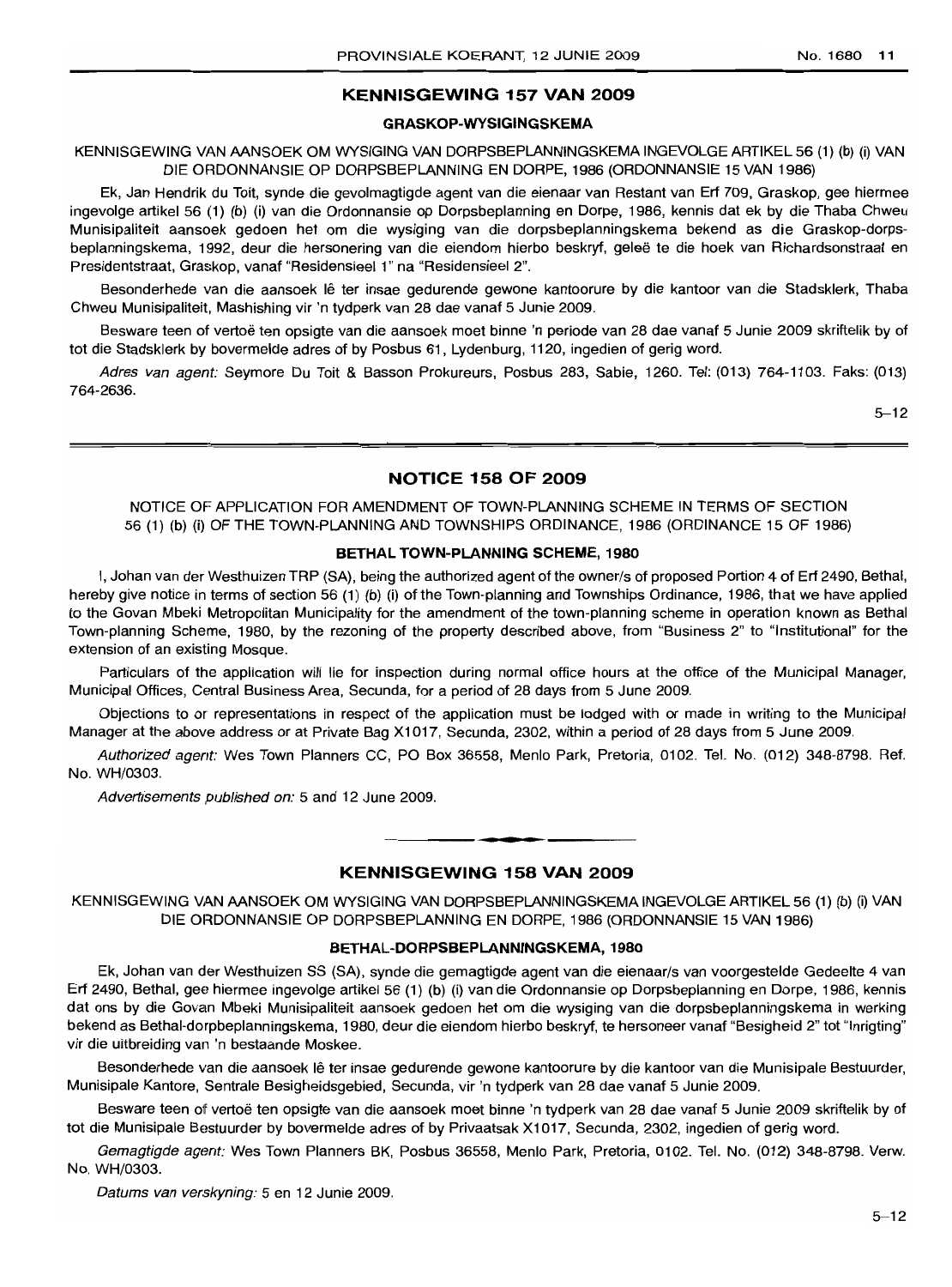## **NOTICE 159 OF 2009**

## **NELSPRUIT AMENDMENT SCHEME 1634**

NOTICE OF APPLICATION FOR THE AMENDMENT OF TOWN-PLANNING SCHEME IN TERMS OF SECTION 56 (1) (b) (i) OF THE TOWN-PLANNING AND TOWNSHIPS ORDINANCE, 1986 (ORDINANCE 15 OF 1986)

We, Mahlori Development Consultants, being the authorised agent of the registered and intended owner of Erf 111, Sonheuwel Township, hereby give notice in terms of section 56 (1) (b) (i) of the Town-planning and Townships Ordinance, 1986 (Ordinance 15 of 1986), that we have applied to the Mbombela Local Municipality for the amendment of the town-planning scheme known as Nelspruit Town-planning Scheme, 1989, by the rezoning of the property described above, situated at 22 Hendrik Potgieter Street, from "Business 4" subject to an Annexure to provide for decreased development controls to "Business 4" subject to an Annexure to provide for increased development controls.

Particulars of the application will lie for inspection during normal office hours at the office of the Municipal Manager: Mbombela Local Municipality, Nel Street, Nelspruit, for a period of 28 days from 5 June 2009.

Objections to, or representations in respect of the application must be lodged with or made in writing to the Municipal Manager at the above address or at Mbombela Local Municipality, P.O. Box 45, Nelspruit, 1200, within a period of 28 days from 5 June 2009.

Address of applicant: Mahlori Development Consultants, 39A Emhke Street, Zamangweni, Nelspruit, 1200. Tel: (013) 752-4153. Fax: 086 659 2756. Makasani.b@gmail.com

## **KENNISGEWING 159 VAN 2009**

**• •**

## **NELSPRUIT-WYSIGINGSKEMA 1634**

KENNISGEWING VAN AANSOEK OM WYSIGING VAN DORPSBEPLANNINGSKEMA INGEVOLGE ARTIKEL 56 (1) (b) (i) VAN DIE ORDONNANSIE OP DORPSBEPLANNING EN DORPE, 1986 (ORDONNANSIE 15 VAN 1986)

Ons, Mahlori Development Consultants, synde die gemagtigde agent van die geregistreerde en voornemende eienaar van Erf 111, Sonheuwel Dorp, gee hiermee ingevolge artikel 56 (1) (b) (i) van die Ordonnansie op Dorpsbeplanning en Dorpe, 1986 (Ordonnansie 15 van 1986), kennis dat ons by die Mbombela Plaaslike Munisipaliteit aansoek gedoen het om die wysiging van die dorpsbeplanningskema bekend as Nelspruit-dorpsbeplanningskema, 1989, deur die hersonering van die eiendom hierbo beskryf, gelee te Hendrik Potgieterstraat 22, Sonheuwel Dorp, vanaf "Besigheid 4" onderworpe aan verlaagde ontwikkelingsbeperkings na "Besigheid 4" onderworpe aan 'n Bylae om vooruitgang kontrole te voorsien.

Besonderhede van bogenoemde aansoek lê ter insae gedurende gewone kantoorure by die kantoor van die Munisipale Bestuurder: Mbombela Plaaslike Munisipaliteit, Burgersentrum, Nelstraat, Nelspruit, vir 'n tydperk van 28 dae vanaf 5 Junie 2009.

Besware teen of vertoë ten opsigte van die aansoek moet binne 'n tydperk van 28 dae vanaf 5 Junie 2009 skriftelik by of tot die Munisipale Bestuurder by bovermelde adres, of Mbombela Plaaslike Munisipaliteit, Posbus 45, Nelspruit, 1200, ingedien of gerig word.

Adres van applikant: Mahlori Development Consultants, 9A Emhke Street, Zamangweni, Nelspruit, 1200. Tel: (013) 752-4135. Faks: 086 659 2756. Li makasani.b@gmail.com

5-12

## **NOTICE 160 OF 2009**

SCHEDULE 8

[Regulation 11 (2)]

NOTICE OF APPLICATION FOR AMENDMENT OF TOWN-PLANNING SCHEME IN TERMS OF SECTION 56 (1) (b) (i) OF THE TOWN-PLANNING AND TOWNSHIPS ORDINANCE, 1986 (ORDINANCE 15 OF 1986)

### **TRICHARDT AMENDMENT SCHEMES 139 AND 140**

I, we, Catalyst Town Planning Consultants and Development Facilitators, being the authorised Consultants, appointed by the owners of Portion 13 of Erf 369, Trichardt and Erf 321, Trichardt, hereby give notice in terms of section 56 (1) (b) (i) of the Town-planning and Townships Ordinance, 1986, that we have applied to the Govan Mbeki Municipality for the amendment of the town-planning scheme known as Trichardt Town-planning Scheme, 1980, by the rezoning of Portion 13 of Erf 369, Trichardt and Erf 321 Trichardt, situated at 47 Schnetler Street and 3 Van Schalkwyk Street, respectively from "Residential 1" to "Residential 3",

Particulars of the application will lie for inspection during normal office hours at the office of the Municipal Manager, Govan Mbeki Municipality, Secunda, for a period of 28 days from 5 June 2009.

Objections to or representations in respect of the application must be lodged with or made in writing to the Municipal Manager, Govan Mbeki Municipality, Private Bag X1017 Secunda, 2302, within a period of 28 days from 5 June 2009.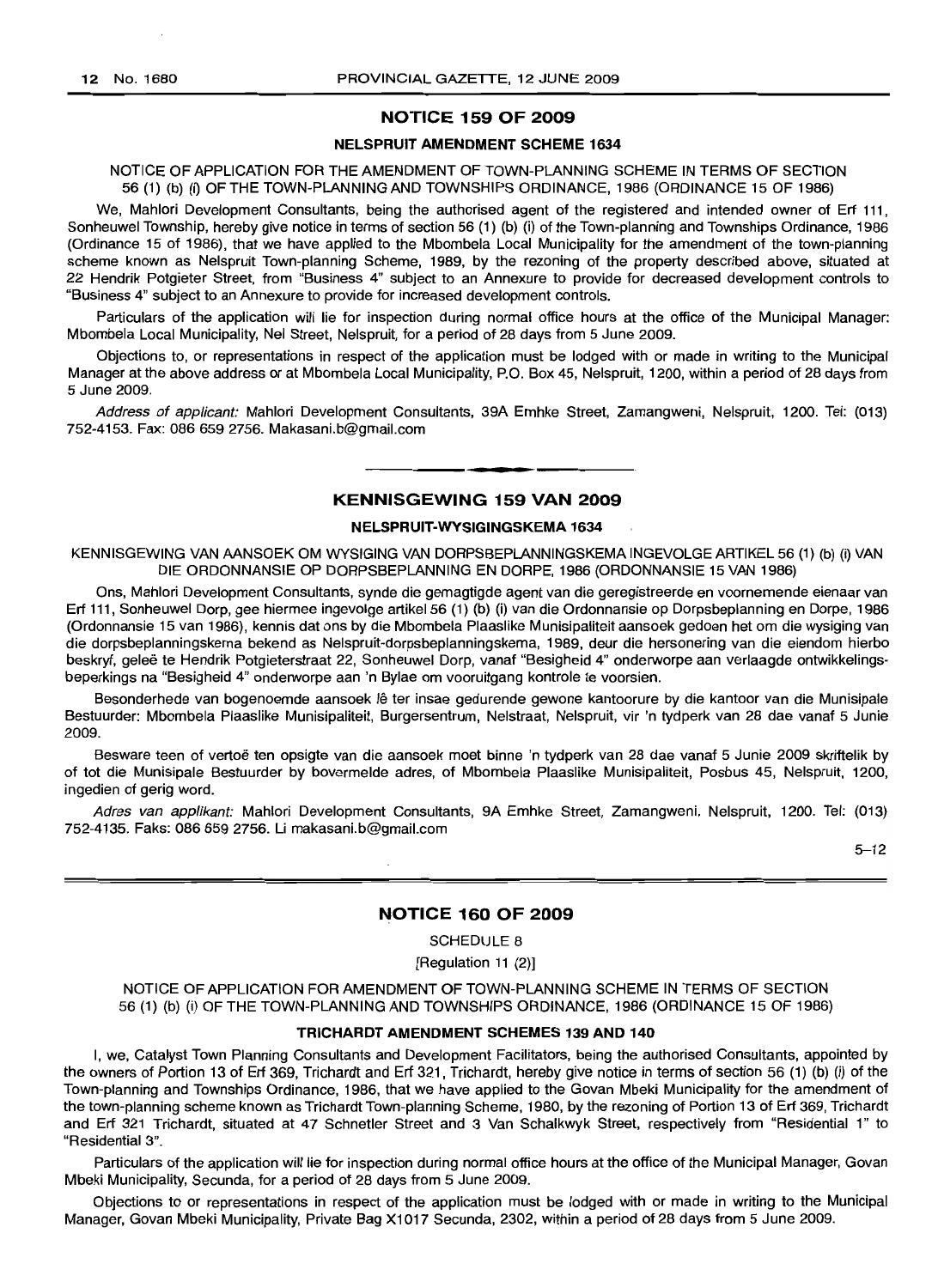## **KENNISGEWING 160 VAN 2009**

KENNISGEWING VAN AANSOEK OM WYSIGING VAN DORPSBEPLANNINGSKEMA INGEVOLGE ARTIKEL 56 (1) (b) (i) VAN DIE ORDONNANSIE OP DORPSBEPLANNING EN DORPE, 1986 (ORDONNANSIE 15 VAN 1986)

## **TRICHARDT-WYSIGINGSKEMAS 139 EN 140**

Ek, ons Catalyst Town Planning Consultants and Development Facilitators, synde die gemagtigde agent van die eienaars van Gedeelte 13 van Erf 369, Trichardt en Erf 321, Trichardt, gee hiermee ingevolge artikel 56 (1) (b) (i) van die Ordonnansie op Dorpsbeplanning en Dorpe, 1986, kennis dat ek by Govan Mbeki Munisipaliteit aansoek gedoen het om die wysiging van die dorpsbeplanningskema bekend as Trichardt-dorpsbeplanningskema, 1980, deur die hersonering van Gedeelte 13 van Erf 369, Trichardt en Elf 321, Trichardt, qelee te Schnetlerstraat 47 en Van Schalkwykstraat 3, vanaf "Residensieel 1" na "Residensieel 3".

Besonderhede van die aansoek lê ter insae gedurende gewone kantoorure by die kantoor van die Munisipale Bestuurder, Govan Mbeki Munisipaliteit, Burgersentrum, Secunda, 28 dae vanaf 5 Junie 2009.

Besware teen of vertoë ten opsigte van die aansoek moet binne 'n tydperk van 28 dae vanaf 5 Junie 2009 skriftelik by of tot die Munisipale Bestuurder, Govan Mbeki Munisipaliteit, Burgersentrum, Privaatsak Xl 017, Secunda, 2302, ingedien of gerig word.

5-12

## **NOTICE 161 OF 2009**

NOTICE OF APPLICATION FOR AMENDMENT OF THE EMALAHLENI TOWN-PLANNING SCHEME, 1991, IN TERMS OF SECTION 56 (1) (b) (i) OF THE TOWN-PLANNING AND TOWNSHIPS ORDINANCE, 1986

## **EMALAHLENI AMENDMENT SCHEME 1179**

I, Jacobus Johannes Jacobs, of the firm JJJ Konsult, being the authorized agent of the owner of Stand 826, Die Heuwel Extension 4, Emalahleni, hereby give notice in terms of section 56 (1) (b) (i) of the Town-planning and Townships Ordinance, 1986, that I have applied to the Emalahleni Local Municipality for the amendment of the town-planning scheme known as the Emalahleni Town-planning Scheme, 1991, by the rezoning of the stand described above situated at 5 Quince Street, Die Heuwel X4, Emalahleni from "Residential 1" to "Residential 1 with a revised density of one dwelling per 400 m<sup>2</sup>".

Particulars of the application will lie for inspection during normal office hours at the office of the Chief Town Planner, Third Floor, Civic Centre, Mandela Avenue, Emalahleni.

Objections to or representations in respect of the application must be lodged within 28 days from 5 June 2009 with or made in writing to the Municipal Manager at the above address or at P.O. Box 3, Witbank, 1035.

Address of the applicant: JJJ Konsult, P.O. Box 8462, Die Heuwel, 1042. Tel. and Fax (013) 650-2396. Cell No. 082 338 6754. E-mail: jjj@lantic.net

 $5 - 12$ 

## **NOTICE 162 OF 2009**

NOTICE OF APPLICATION FOR AMENDMENT OF THE EMALAHLENI TOWN-PLANNING SCHEME, 1991, IN TERMS OF SECTION 56 (1) (b) (i) OF THE TOWN-PLANNING AND TOWNSHIPS ORDINANCE, 1986

#### **EMALAHLENI AMENDMENT SCHEME 1176**

I, Jacobus Johannes Jacobs, of the firm JJJ Konsult, being the authorized agent of the owner of Portion 308 (a portion of Portion 80) of the farm Kromdraai 292 JS, Emalahleni, hereby give notice in terms of section 56 (1) (b) (i) of the Town-planning and Townships Ordinance, 1986, that I have applied to the Emalahleni Local Municipality for the amendment of the town-planning scheme known as the Emalahleni Town-planning Scheme, 1991, by the rezoning of the portion of land described above, situated at the R555 Provincial Road next to the Jackaroo Park Agricultural Holdings, from "Agricultural" to "Special with annexure 426". The purpose of the application is to use the property as a storage facility.

Particulars of the application will lie for inspection during normal office hours at the office of the Chief Town Planner, Third Floor, Civic Centre, Mandela Avenue, Emalahleni.

Objections to or representations in respect of the application must be lodged within 28 days from 5 June 2009 with or made in writing to the Municipal Manager at the above address or at P.O. Box 3, Witbank, 1035.

Address of the applicant: JJJ Konsult, P.O. Box 8462, Die Heuwel, 1042. Tel. and Fax (013) 650-2396. Cell No. 082 338 6754. E-mail: jjj@lantic.net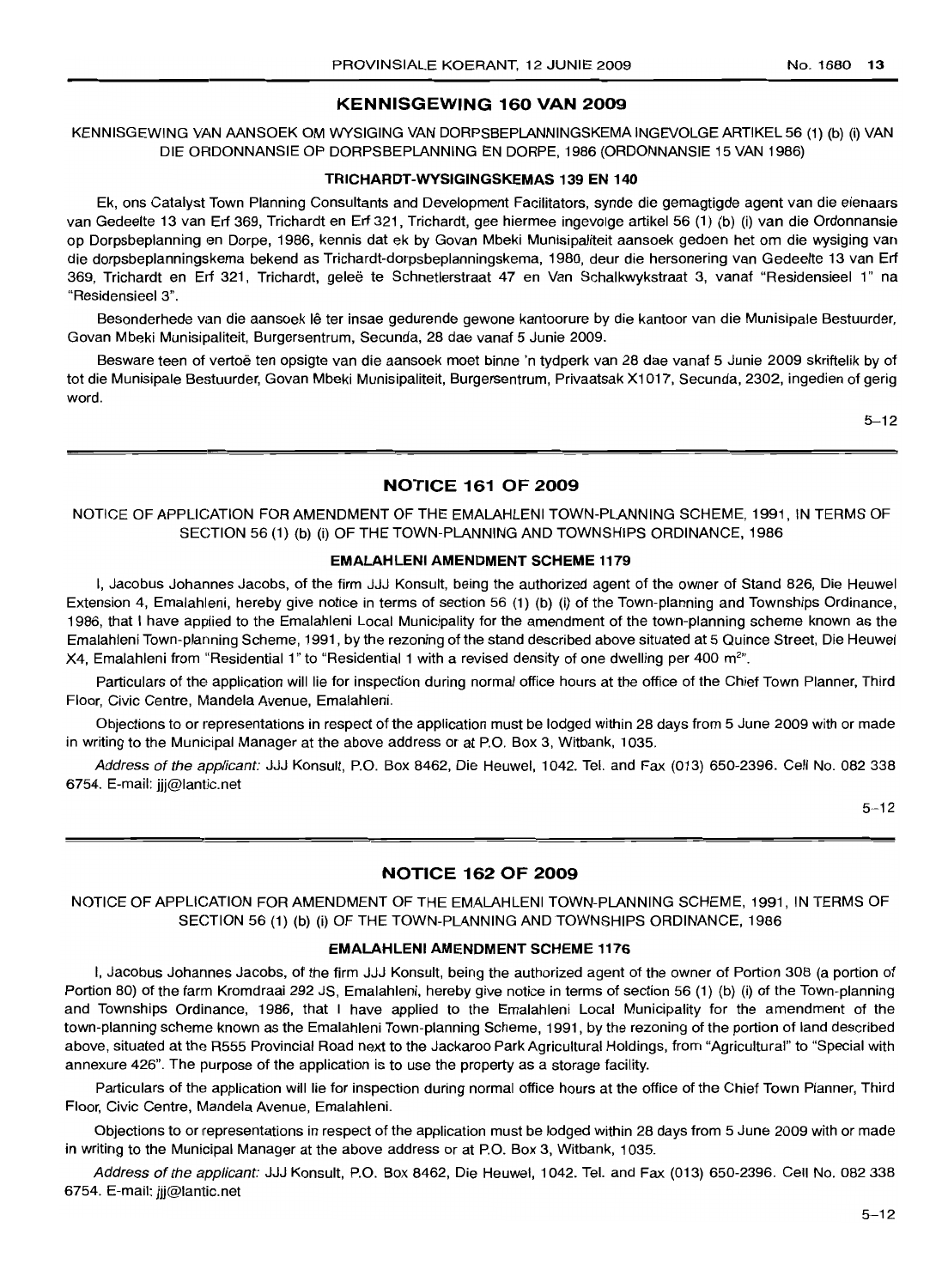## **NOTICE 163 OF 2009**

## **NOTICE OF APPLICATION FOR TOWNSHIP ESTABLISHMENT**

NOTICE OF APPLICATION FOR THE ESTABLISHMENT OF A TOWNSHIP IN TERMS OF CHAPTER III, SECTION 96 OF THE TOWN-PLANNING AND TOWNSHIPS ORDINANCE, 1986 (ORDINANCE 15 OF 1986)

We, Sisonke Development Planners, hereby gives notice in terms of section 69 (6) (a) of the Town-planning and Townships Ordinance, 1986 (Ordinance 15 of 1986), that we have applied to the Nkomazi Local Municipality for the establishment of the Township Tonga C on a portion of the Remainder of the farm Naas 592-JU, as set out in the Annexure.

Particulars of the application will lie for inspection during normal office hours at the office of the Municipal Manager: Nkomazi Local Municipality, 9 Park Street, Malelane, for a period of 28 days from 5 June 2009.

Objections to or representations in respect of the application must be lodged with or made in writing to the Municipal Manager at the above address or at Private Bag X101, Malelane, 1320, within a period of 28 days from 5 June 2009.

#### **ANNEXURE**

Name of town: **Tonga** C.

Total number of erven: 1 005.

Land uses:

Residential-982 erven:

Business-13 erven;

Educational-4 erven;

Institutional-5 erven;

Public open space--1 erf.

The application property is situated approximately 30 km south of Komatipoort, directly adjacent to the west of Kamaqhekeza. Address of agent: Sisonke Development Planners, P.O. Box 2446, Nelspruit, 1200. Tel: (013) 755-4572. Fax: (013) 755-2803.

## **KENNISGEWING 163 VAN 2009**

• **••**

## **KENNISGEWING VAN AANSOEK OM DORPSTIGTING**

KENNISGEWING VAN DIE AANSOEK OM DORPSTIGTING INGEVOLGE HOOFSTUK III, ARTIKEL 96 VAN DIE DORPSTIGTING EN DORPE ORDONNANSIE, 1986 (ORDONNANSIE 15 VAN 1986)

Ons, Sisonke Development Planners gee hiermee ingevolge artikel 69 (6) (a) van die Ordonnansie op Dorpsbeplanning en Dorpe, 1986 (Ordonnansie 15 van 1986), kennis dat ons by die Nkomazi Plaaslike Munisipaliteit, aansoek gedoen het om die Dorpsgebied Tonga C, op 'n gedeelte van die Restant van die plaas Naas 592-JU te stig, soos verme/d in die Bylae. Vermelde dorpstigting verteenwoordig die formalisering van die bestaande Tonga Blok C Informele Nedersetting.

Besonderhede van bogenoemde aansoek lê ter insae gedurende gewone kantoorure by die kantoor van die Munisipale Bestuurder: Nkomazi Plaaslike Munisipaliteit, Parkstraat 9, Malelane, vir 'n tydperk van 28 dae vanaf 5 Junie 2009.

Besware teen of vertoë ten opsigte van die aansoek moet binne 'n tydperk van 28 dae vanaf 5 Junie 2009, skriftelik by die Munisipale Bestuurder by bovermelde adres of by Privaatsak X101, Malelane, 1320, ingedien of gerig word.

#### **BYLAE**

Naam van dorp: **Tonga** C.

Aantal erwe in dorp: 1 005.

Grondgebruik:

Residensieel-982 erwe;

Besigheid-13 erwe;

Opvoedkundig-4 erwe;

Inrigting-5 erwe;

Publieke oop ruimte--1 erf.

Die aansoekperseel is gelee ongeveer 30 km suid van Komatipoort, direk aangrensend tot die weste van Kamaqhekeza. Adres van applikant: Sisonke Development Planners, Posbus 72446, Nelspruit, 1200. Tel: (013) 755-4572. Fax: (013) 755-2803.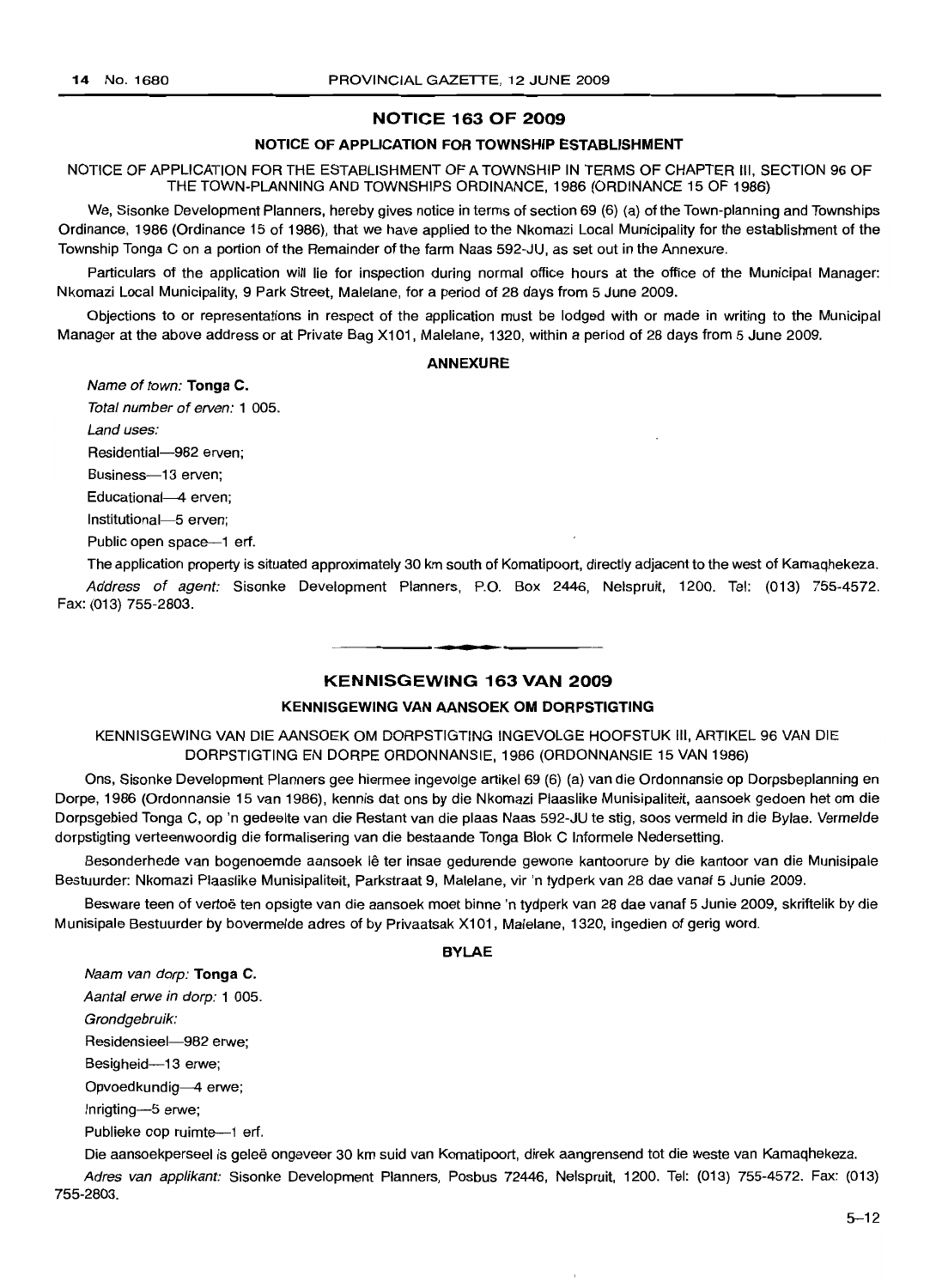### NOTICE 164 OF 2009

### NOTICE OF LAND DEVELOPMENT APPLICATION

## (Regulation 21 (10) of the Development Facilitation Regulations in terms of the Development Facilitation Act, 1995)

Ecovista (Pty) Ltd herein represented by Navarre de Villiers, have lodged an application in terms of the Development Facilitation Act, 1995 (Act 67 of 1995) for the establishment of a Land Development Area on Portion 128 (a portion of Portion 7) of the farm White River 64 Registration Division JU Mpumalanga

The Land Development Area comprises 16 (Sixteen) Residential stands; 1 (one) stand to be rezoned for Special purposes to be used as a Hotel/Guest Lodge; 1 rural residential stand and a common area for inclusion within the Land Development Area and all such uses, facilities, and infrastructure related to the above.

The application includes a request for the suspension and application of the Subdivision of Agricultural Land Act (Act 70 of 1970).

The application furthermore includes a request for the suspension and application of the Agricultural Holdings Act (Act 22 of 1919) and specifically the excision of the property from the provisions of the said Agricultural Holdings Act.

The relevant plan(s), document(s), and information are available for inspection at the office of the Designated Officer, Mpumalanga Development Tribunal, Simunye Building. (corner De Waal & Anderson Streets). Nelspruit, for a period of 21 days from s" June 2009. and C/o Navarre de Villiers, 10 Miller Street, Nelspruit. 1200.

The application will be considered at a Tribunal Hearing to be held at No 18 Jones Street, Nelspruit on 27<sup>th</sup> August 2009 at 09H00, and the pre-hearing conference will be held at the same venue on 13<sup>th</sup> August 2009, at 09H00.

Any person having an interest in the application should please note:

- $\mathbf{1}$ You may within a period of 21 days from the date of the first publication of this notice. provide the designated officer with your written objections or representations, or
- 2. If your comments constitute an objection to any aspect of the land development application, you may, but are not obliged to appear in person or through a representative before the Tribunal on the dates mention above.

Any written objection or representation must be delivered to the Designated Officer, Ms Refilwe Motuang, Mpumalanga Development Tribunal, Simunye Building, Nelspruit, or Private Bag X11219, Nelspruit, 1200, quoting Reference Number MDT24/08/07/01/HIGHWOOD ESTATE/47 You may contact the Designated Officer if you have any enquiries on telephone (013) 756 9018. Land Development Applicant:

Navarre de Villiers P O Box 10007, Nelspruit 1200 Cell: 083 626 4702; e mail: navarre@naturenet.co.za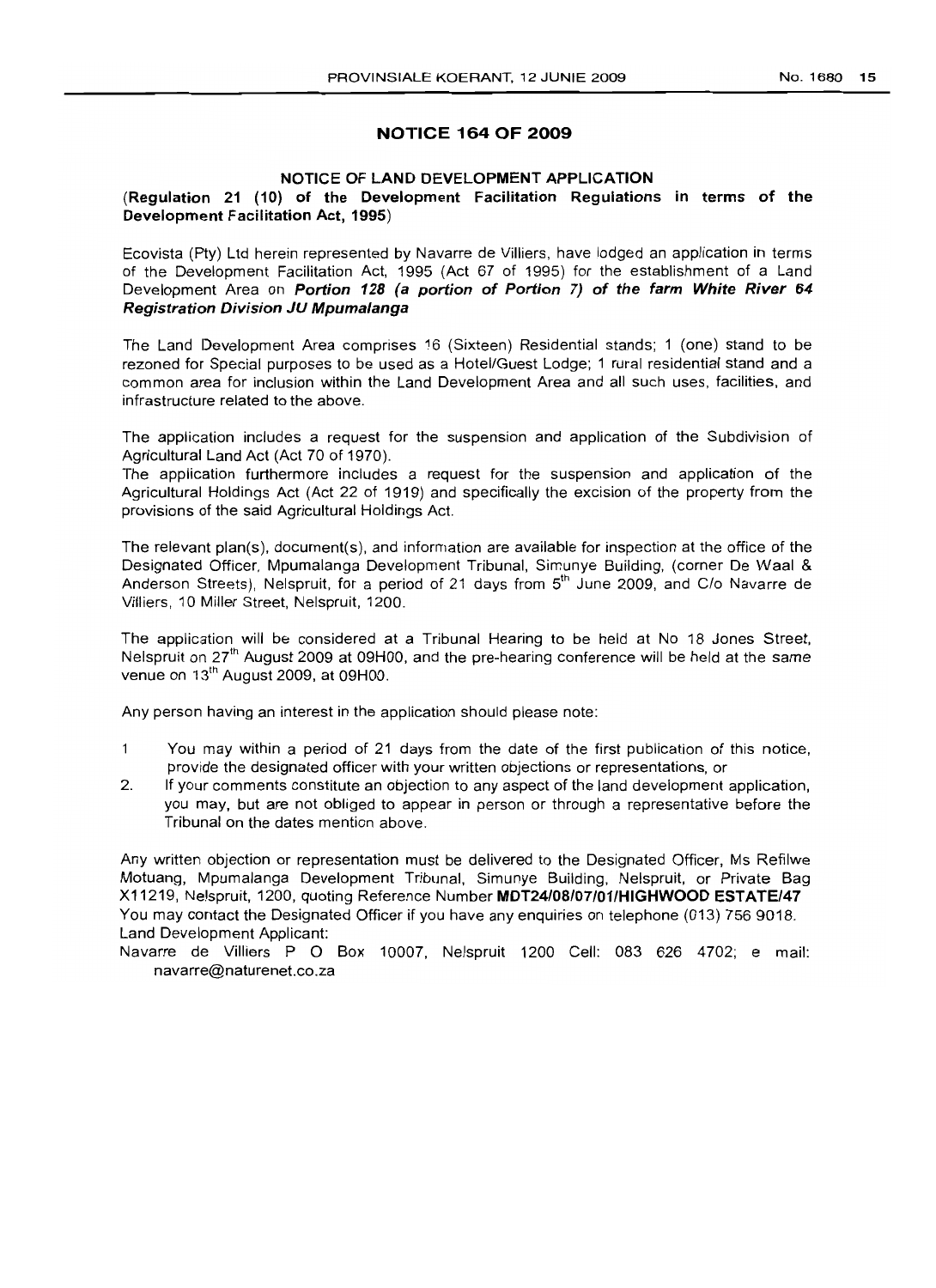## **NOTICE 164 OF 2009**

## **SATISO SESICELO SEKUTFUTFUKISWA KWENDZAWO [Regulation 21(10) we Development Facilitation Regulations in terms of the DFA, 1995]**

i-Ecovista (Pty) Ltd lemelwe u-Navarre de Villiers, bafake sicelo ngekweMtsetfo sisekelo lobukene netekutfutfukisa -Development Facilitation Act, 1995 (Act 67 of 1995) sekutfutfukiswa kwendzawo kuncenye 128 (Ieyincenye ye ncenye 7) yelipulazi iWhite River 64 JU eMpumalanga.

Lokutfutfukiswa kwenzawo kufaka ekhatsi 16 (Iishumi nesitfupha) titandi tekuhlala; 1 (sinye) sitandi sendzawo lesibekelwe injongo lebalulekile letosetjendiswa kubaLihhotela/iLodge yetivakashi; 1 sitandi sekuhlala lesisemaphandleni nendzawo lejwayelekile letofakwa phakatsi kulendzawo yokutfutfukiswa, nako konke lekutosetjendiswa, tindvotsite, nekwakhiwa lekumayelana nalokutfutfukisa.

Lesicelo sifaka kucela kwekulengisa mibandzela ye Subdivision of Agricultural Land Act (Act 70 of 1970). Lesicelo siphindze sifake kucela kwekulengisa mibandzela ye Agricultural Holdings Act (Act 22 of 1919) nekucondzisa kwekukhipha sitandi ngakwetemfuno ye Agricultural Holdings Act.

Lokuphatselene nemidvwebo yekwakha, mibhalo lesemtsetfweni nemininingwane kuyatfolakala eHhovisi eSikhulu lesigcotshiwe, Mpumalanga Development Tribunal, kuSakhiwo sakaSimunye, (Cnr De Waal & Anderson Street, eNaspoti, sikhatsi lesilinganiselwa emalangeni langemashumi lamabili nakunye (21) kusukela ngamhlaka 5 June 2009, ne C/o Navarre de Villiers, 10 Miller Street, Nelspruit, 1200.

Sicelo sitawucubungulwa kuTribunal Hearing letawubanjelwa ku 18 Jones street eNaspoti ngamhlaka 27 August 2009 nga 09hOO, Kulalelwa phambilini kwalesicelo kutawubanjelwa endzaweni lefanako ngamhlaka 13 August 2009, nga 09hOO.

Noma ngubani lonenshisekelo ngalesicelo kumele ati loku lokulandzelako:

1. Uvumelekile kungakapheli emalanga langemashumi lamabili nakunye (21) kusukela ekuphumeni kwalesicelo, kuniketa SiKhulu LesiGcotshiwe lokubhaliwe macondzana nekuphikisana nobe mibono, nobe

2.Uma umbono wakho unekuphikisana naloko lokuhlongotwako mayelana nekutfutfukisa kwalomhlaba ungavela, keja akudzingeki kutsi uvele wena matfupha nobe loyo lokumele ku Tribunal kulamalanga langetulu labekiwe.

Noma yini lebhaliwe lephikisana nobe lephawula ngalokulokuhlongotwako ingatfunyelwa kuSiKhulu lesiGcotshiwe, Ms Refilwe Motuang, Mpumalaga Development Tribunal, kuSakhiwo sakaSimunye, eNaspoti, nobe kuPrivate Bag X11219, **MDT24/0S/07/01/HIGHWOODESTATE/47.** unemibuto kulicingo 013 756 9018. Nelspruit, 1200, uphinzelenombolo lenikiwe Ungatsintzana neSikhulu lesiGcotshiwe uma

Lofake Sicelo Sekutfutfukisa Navarre de Villiers P. 0 Box 10007, Nelspruit 1200 Cell: 083 626 4702 E-mail: Navarre@natureneLco.za

5-12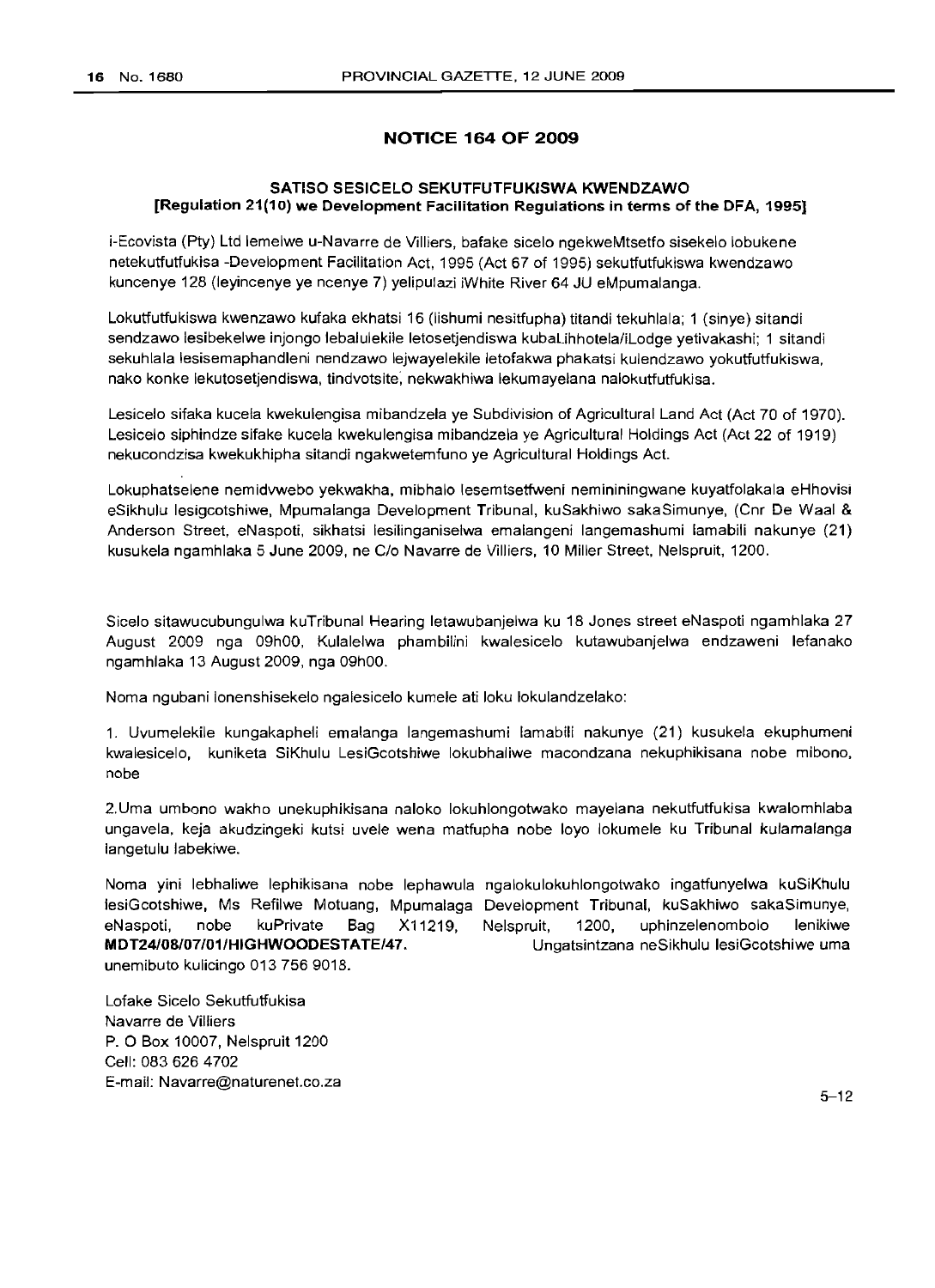## **NOTICE 165 OF 2009**

## **NOTICE OF LAND DEVELOPMENT APPLICATION**

## **(Regulation 21 (10) of the Development Facilitation Regulations in terms of the Development Facilitation Act, 1995)**

Tudor Estates (Pty) Ltd herein represented by Navarre de Villiers, have lodged an application in terms of the Development Facilitation Act, 1995 (Act 67 of 1995) for the establishment of a Land Development Area on **Portion 4 of the farm Rietspruit 473, Registration Division JT .**

The Land Development Area comprises 7 (Seven) Residential stands of which 6 (six) stands measure approximately 2000 square meters each and the seventh stand measures approximately 5 000 square meters and all such uses, facilities, and infrastructure related to the above.

The application includes a request for the suspension and application of the Subdivision of Agricultural Land Act (Act 70 of 1970)

The relevant plan(s), document(s), and information are available for inspection at the office of the Designated Officer, Mpumalanga Development Tribunal, Simunye Building, (corner De Waal & Anderson Streets), Nelspruit, for a period of 21 days from 8<sup>th</sup> June 2009, and C/o Navarre de Villiers, 10 Miller Street, Nelspruit, 1200.

The application will be considered at a Tribunal Hearing to be held at the Malaga Hotel, Waterval-Onder on 28<sup>th</sup> August 2009 at 09H00, and the pre-hearing conference will be held at Building 8, Room 11, Government Complex, Riverside, Nelspruit on 14<sup>th</sup> August 2009 at 09H00.

Any person having an interest in the application should please note:

- 1 You may within a period of 21 days from the date of the first publication of this notice, provide the designated officer with your written objections or representations, or
- 2. If your comments constitute an objection to any aspect of the land development application, you may, but are not obliged to appear in person or through a representative before the Tribunal on the dates mention above.

Any written objection or representation must be delivered to the Designated Officer, Ms Refilwe Motuang, Mpumalanga Development Tribunal, Simunye Building, Nelspruit, or Private Bag X11219, Nelspruit, 1200, quoting Reference Number **MDT20/05/07/01/50/AIRLIE ESTATE/50** You may contact the Designated Officer if you have any enquiries on telephone (013) 756 9018. Land Development Applicant:

Navarre de Villiers P O Box 10007, Nelspruit 1200 Cell: 083 626 4702; e mail navarre@naturenet.co.za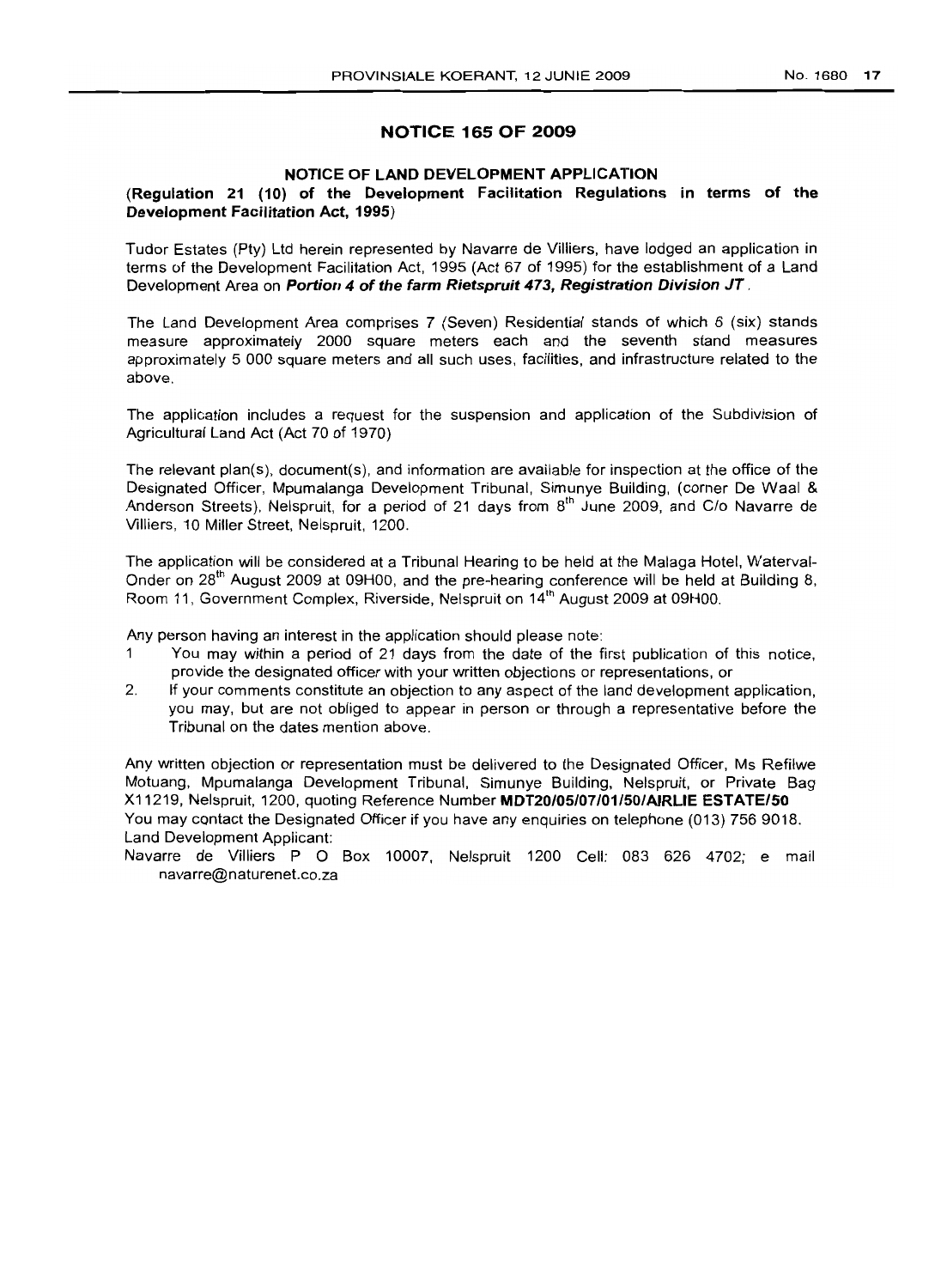## **NOTICE 165 OF 2009**

## **SATISO SESICELO SEKUTFUTFLlKISWA KWENDZAWO [Regulation 21(10) we Development Facilitation Regulations in terms of the DFA, 1995]**

i-Tudor Estates (Pty) Ltd lemelwe u-Navarre de Villiers, bafake sicelo ngekweMtsetfo sisekelo lobukene netekutfutfukisa -Development Facilitation Act, 1995 (Act 67 of 1995) sekutfutfukiswa kwendzawo kuncenye 4 yelipulazi i-Rietspruit 473 JT.

Lokutfutfukiswa kwenzawo kufaka ekhatsi 7 (sikhombisa) titandi tekuhlala, kuleto titandi kuna 6 (sitfupha) titanti leticishe tilinganiselwa ku 2000 ngebukhulu bendzawo, leyodvwa, lesitanti seskhombisa sicishe silinganiselwa ku 5000 ngebukhulu bendzawo, nako konke lekutosetjendiswa, tindvotsite, nekwakhiwa lekumayelana nalokutfutfukisa.

Lesicelo sifaka kucela kwekulengisa mibandzela ye Subdivision of Agricultural Land Act (Act 70 of 1970).

Lokuphatselene nemidvwebo yekwakha, mibhalo lesemtsetfweni nemininingwane kuyatfolakala eHhovisi eSikhulu lesigcotshiwe, Mpumalanga Development Tribunal, kuSakhiwo sakaSimunye, (Corner De Waal & Anderson Street), eNaspoti, sikhatsi lesilinganiselwa emalangeni langemashumi lamabili nakunye (21) kusukela ngamhlaka 8 June 2009, ne C/o Navarre de Villiers, 10 Miller Street, Nelspruit, 1200.

Sicelo sitawucubungulwa kuTribunal Hearing letawubanjelwa eMalaga Hotel, Waterval Onder ngamhlaka 28 August 2009 nga 09hOO, Kulalelwa phambilini kwalesicelo kutawubanjelwa kuSakhiwo 8, Riverside Government Complex, eNaspoti ngamhlaka 14 August 2009, nga 09hOO.

Noma ngubani lonenshisekelo ngalesicelo kumele ati loku lokulandzelako:

1. Uvumelekile kungakapheli emalanga langemashumi lamabili nakunye (21) kusukela ekuphumeni kwalesicelo, kuniketa SiKhulu LesiGcotshiwe lokubhaliwe macondzana nekuphikisana nobe mibono, nobe

2.Uma umbono wakho unekuphikisana naloko lokuhlongotwako mayelana nekutfutfukisa kwalomhlaba ungavela, keja akudzingeki kutsi uvele wena matfupha nobe loyo lokumele ku Tribunal kulamalanga langetulu labekiwe.

Noma yini lebhaliwe lephikisana nobe lephawula ngalokulokuhlongotwako ingatfunyelwa kuSiKhulu lesiGcotshiwe, Ms Refilwe Motuang, Mpumalaga Development Tribunal, kuSakhiwo sakaSimunye, eNaspoti, nobe kuPrivate Bag X11219, Nelspruit, 1200, uphinze lenombolo lenikiwe **MDT 20/05/07/01150/AIRLIE ESTATE/50.** Ungatsintsana neSikhulu lesiGcotshiwe uma unemibuto kulicingo (013) 756 9018.

Lofake Sicelo Sekutfutfukisa Navarre de Villiers P. 0 Box 10007, Nelspruit 1200 Cell: 0836264702 E-mail: Navarre@naturenet.co.za

 $5 - 12$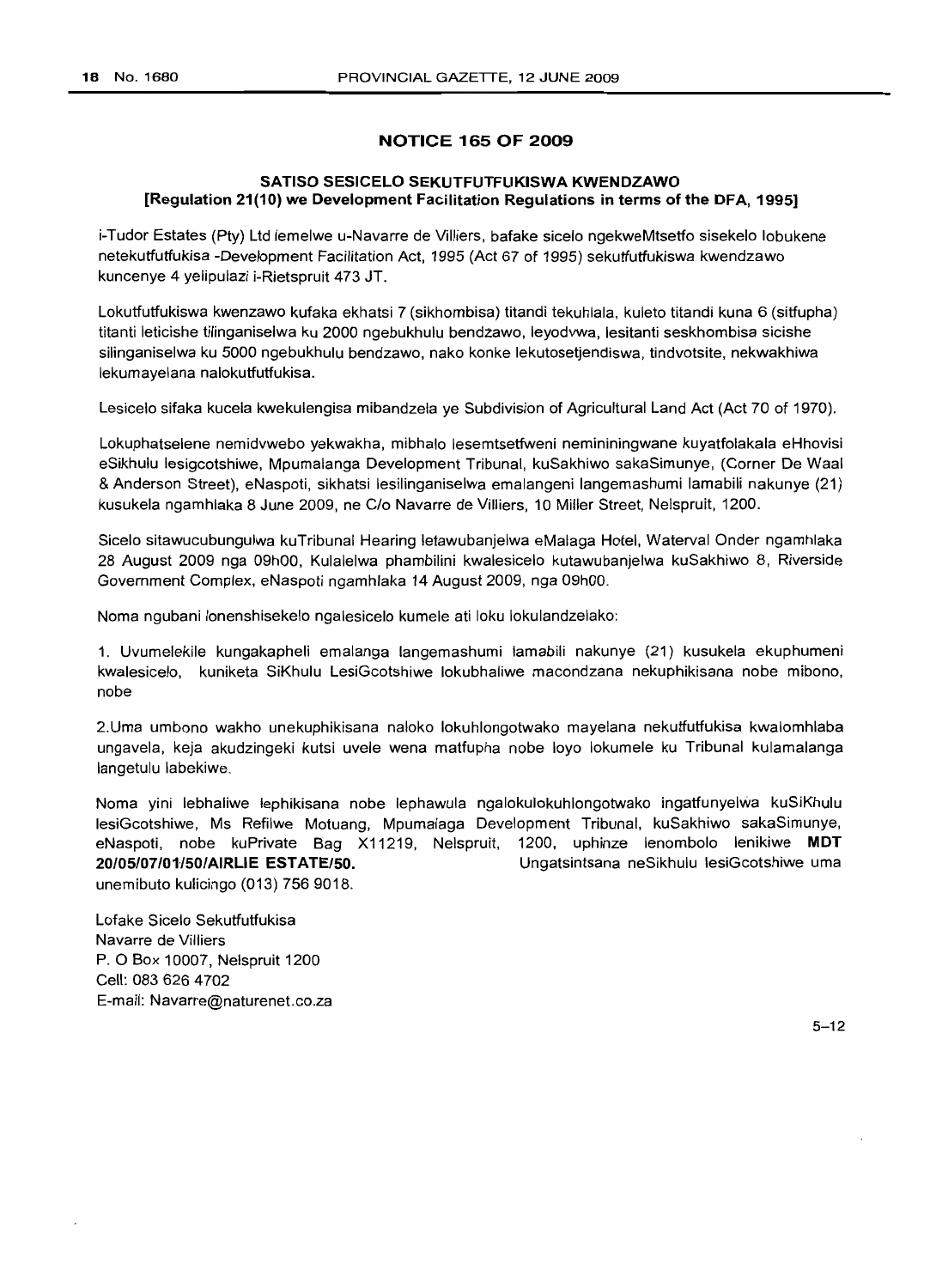## **KENNISGEWING 171 VAN 2009**

## **WHITE RIVER AMENDMENT SCHEME 315**

Notice of application for amendment of the Nelspruit Town Planning Scheme in terms of Section 56(1)(b)(i) of the Town Planning and Townships Ordinance, 1986 (Ordinance 15 of 1986)

I, Liezl van Niekerk, being the authorised agent of the registered owner of Portion 2 of Holding 86 White River Agricultural Holdings Extension 1, hereby gives notice in terms of Section 56(1 )(b)(i) of the Town Planning and Townships Ordinance 1986, (Ordinance 15 of 1986), that I have applied to the Mbombela Local Municipality for the amendment of the Town Planning Scheme known as the White River Town Planning Scheme, 1985, by rezoning of the said property from standard "Agriculture" to "Agriculture" with Annexure conditions (Annexure 198) to allow for a farm style market and packaging of fresh produce as well as related uses with development conditions.

Particulars of the application will lie for inspection during normal office hours at the office of the Municipal Manager, Civic Centre, Nelspruit, for a period of 28 days from 12 June 2009.

Objections or representations in respect of the application must be lodged with, or made in writing to the address as indicated hereunder or to the Municipal Manager,  $P \nO Box$ 45, Nelspruit, 1200, within a period of 28 days from 12 June 2009.

Address of applicant: Liezl van Niekerk, P O Box 7106, Nelspruit, 1200. Tel/Fax: (013 741 4086) Cell no: 0823709194 E-mail: Ivnplan@telkomsa.net

**• •**

## **KENNISGEWING 171 VAN 2009**

## **WITRIVIER WYSIGINGSKEMA 315**

Kennisgewing van aansoek om wysiging van die Dorpsbeplanningskema ingevolge artikel 56(1 )(b)(i) van die Ordonansie op Dorpsbeplanning en Dorpe, 1986 (Ordonnansie 15 van 1986)

Ek, Liezl van Niekerk, synde die gemagtigde agent van die geregistreerde eienaar van Gedeelte 2 van Hoewe 86 Witrivier Landbouhoewes Uitbreiding 1, gee hiermee ingevofge Artikel 56(1 )(b)(i) van die Ordonnansie op Dorpsbeplanning en Dorpe, 1986 (Ordonnansie 15 van 1986), kennis dat ek by die Mbombela Plaaslike Munisipaliteit aansoek gedoen het vir die wysiging van die Dorpsbeplanningskema bekend as die Witrivier Dorpsbeplanningskema, 1985, vir die hersonering van gemelde eiendom vanaf standaard "Landbou" na "Landbou" met Bylae voorwaardes (Bylae 198) om voorsiening te maak vir 'n plaasstyl mark en verpakking van vars produkte asook verwante gebruike met ontwikkelingsvoorwaardes.

Besonderhede van die aansoek Ie ter insae gedurende gewone kantoorure by die kantoor van die Munisipale Bestuurder, Burgersentrum, Nelspruit, vir 'n tydperk van 28 dae vanaf 12 Junie 2009.

Besware en of vertoë ten opsigte van die aansoek moet binne 'n tydperk van 28 dae vanaf 12 Junie 2009, skriftelik by die onderstaande adres of by die Munisipale Bestuurder, Posbus 45, Nelspruit, 1200, ingedien of gerig word.

Adres van applikant: Liezl van Niekerk, Posbus 7106, Nelspruit, 1200. Tel/Fax: (013- 741 4086) Selno: 082 370 9194 E-pos: Ivnplan@telkomsa.net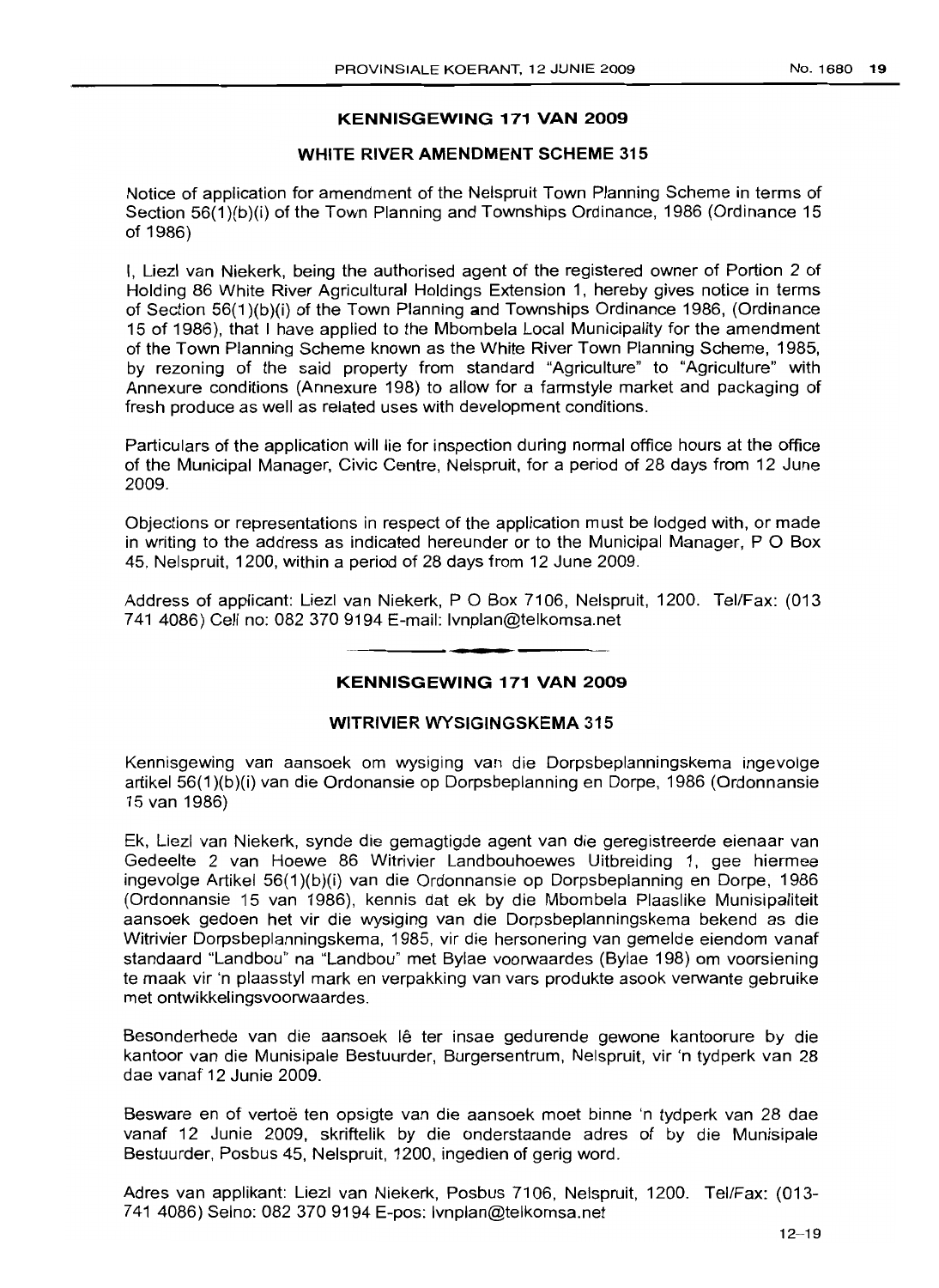#### NOTICE 166 OF 2009

#### SCHEDULE 8

#### [Regulation 11 (2)]

NOTICE OF APPLICATION FOR AMENDMENT OF TOWN-PLANNING SCHEME IN TERMS OF SECTION 56 (1) (b) (i) OF THE TOWN-PLANNING AND TOWNSHIPS ORDINANCE, 1986 (ORDINANCE 15 OF 1986)

#### ERMELO AMENDMENT SCHEME, 1982, NUMBER 539

I, Pierre Grobler, being the authorized agent of the owner of the Remaining Extent of Erf 632, Ermelo Township, Registration Division IT, Mpumalanga Province, hereby give notice in terms of section 56 (1) (b) (i) of the Town-planning and Townships Ordinance, 1986, that I have applied to the Msukaligwa Municipality for the amendment of the town-planning scheme known as the Ermelo Town-planning Scheme, 1982, by the rezoning of the property described above, situated at the Remaining Extent of Erf 632, Ermelo Township, Registration Division IT, Mpumalanga Province, from Residential 1 to Business 1 for the erection of business building and flats.

Particulars of the application will lie for inspection during normal office hours at the office of the Municipal Manager/Secretary of the Msukaligwa Local Municipality, for a period of 28 days from 12 June 2009.

Objections to or representations in respect of the application must be lodged with or made in writing to the Municipal Manager/Secretary at the above address or at Bekker, Brink & Brink Inc., Second Floor, United Building, 60 Kerk Street, Ermelo, within a period of 28 days from 12 June 2009.

Address of owner: C/o Bekker, Brink & Brink Inc., Second Floor, United Building, 60 Kerk Street, Ermelo. (Ref. Mr P Grobler/MC/jas23/0001.)

## KENNISGEWING 166 VAN 2009

**I •**

BYLAE 8

[Regulasie 11 (2)]

KENNISGEWING VAN AANSOEK OM WYSIGING VAN DORPSBEPLANNINGSKEMA INGEVOLGE ARTIKEL 56 (1) (b) (i) VAN DIE ORDONNANSIE OP DORPSBEPLANNING EN DORPE, 1986 (ORDONNANSIE 15 VAN 1986)

## ERMELO·WYSIGINGSKEMA, 1982, NOMMER 539

Ek, Pierre Grobler, synde die gemagtigde agent van die eienaar van die Resterende Gedeelte van Erf 632, Ermelo-dorpsgebied, Registrasie Afdeling IT, Mpumalanga Provinsie, gee hiermee ingevolge artikel 56 (1) (b) (i) van die Ordonnansie op Dorpsbeplanning en Dorpe, 1986, kennis dat ek by die Msukaligwa Plaaslike Munisipaliteit aansoek gedoen het om die wysiging van die dorpsbeplanningskema bekend as Ermelo-dorpsbeplannningskema, 1982, deur die hersonering van die eiendom hierbo beskryf, geleë te Resterende Gedeelte van Erf 632, Ermelo-dorpsgebied, Registrasie Afdeling IT, Mpumalanga Provinsie, vanaf Residensieel 1 na Besigheid 1 vir die oprigting van besigheidspersele en woonstelle.

Besonderhede van die aansoek Iê ter insae gedurende gewone kantoorure by die kantoor van die Munisipale Bestuurder/Sekretaris van die Msukaligwa Plaaslike Munisipaliteit, Burgersentrum, Ermelo, vir 'n tydperk van 28 dae vanaf 12 Junie 2009.

Besware teen of vertoë ten opsigte van die aansoek moet binne 'n tydperk van 28 dae vanaf 12 Junie 2009 skriftelik by of tot die Munisipale Bestuurder/Sekretaris by bovermelde adres of by Bekker, Brink & Brink Ing., Tweede Vloer, Unitedgebou, Kerkstraat 60, Ermelo, ingedien of gerig word.

Adres van agent: P/a Bekker, Brink & Brink Ing., Tweede Vloer, Uitedgebou, Kerkstraat 60, Ermelo. (Verw. Mnr P Grobler/ mc/JAS23/0001.)

12-19

#### NOTICE 167 OF 2009

SCHEDULE 8

[Regulation 11 (2)]

NOTICE OF APPLICATION FOR AMENDMENT OF TOWN-PLANNING SCHEME IN TERMS OF SECTION 56 (1) (b) (i) OF THE TOWN-PLANNING AND TOWNSHIPS ORDINANCE, 1986 (ORDINANCE 15 OF 1986)

## ERMELO AMENDMENT SCHEME, 1982, NUMBER 506

I, Pierre Grobler, being the authorized agent of the owner of Portion 4 (a portion of Portion 1) of Erf 704, Ermelo Township, Registration Division IT, Province of Mpumalanga, and Portion 6 (a portion of Portion 1) of Erf 703, Ermelo Township, Registration Division IT, Province of Mpumalanga, hereby give notice in terms of section 56 (1) (b) (i) of the Town-planning and Townships Ordinance, 1986, that I have applied to the Msukaligwa Local Municipality for the amendment of the town-planning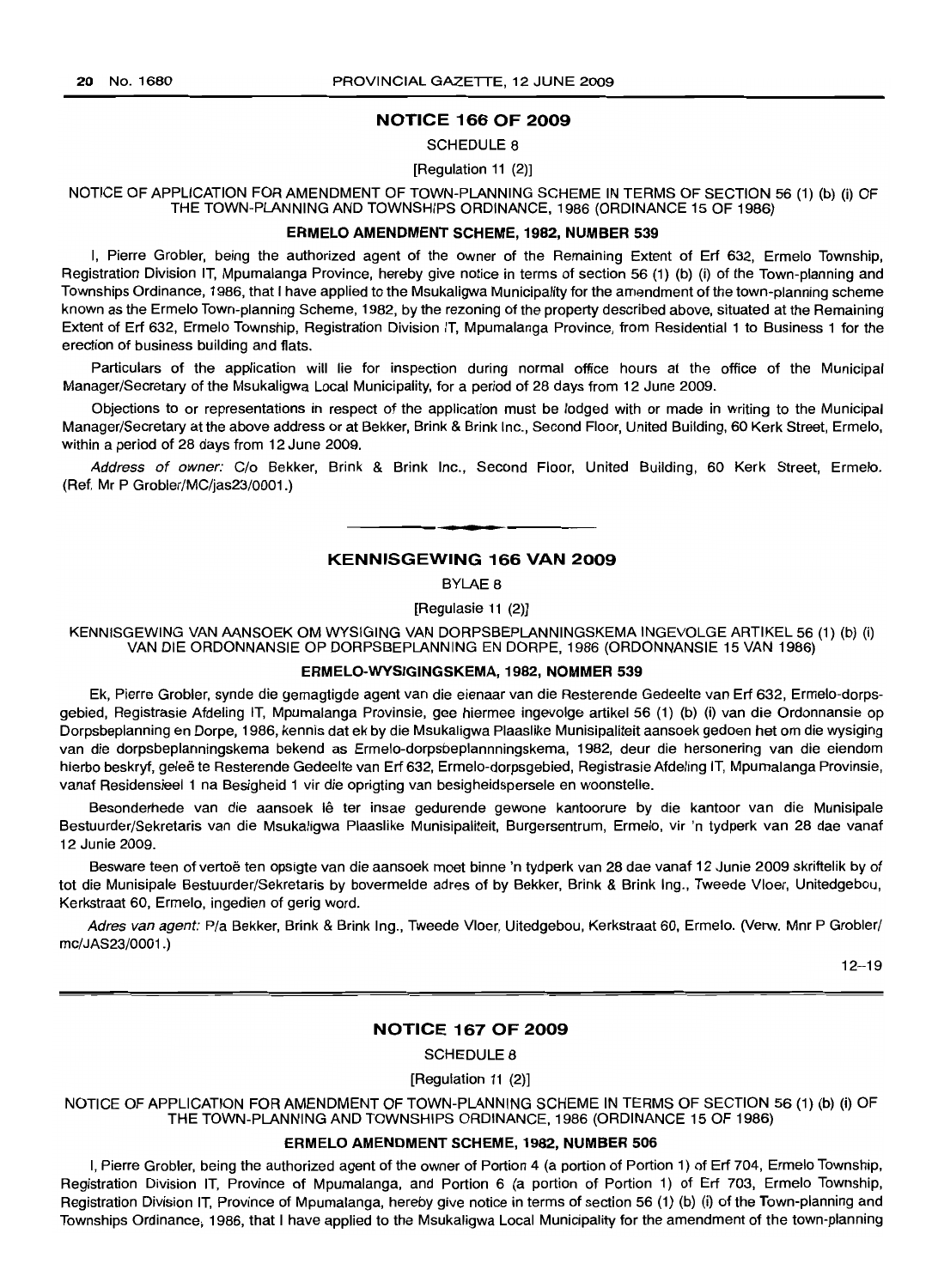scheme known as the Ermelo Town-planning Scheme, 1982, by the rezoning of the properties described above, situated at Portion 4 (a portion of Portion 1) of Erf 704, Ermelo Township, Registration Division IT, Province of Mpumalanga, and Portion 6 (a portion of Portion 1) of Erf 703, Ermelo Township, Registration Division IT, Province of Mpumalanga, from Residential 1 to Residential 3 for the erecting of 7 x 2-bedroomed flats and 5 x 1-bedroom flats.

Particulars of the application will lie for inspection during normal office hours at the office of the Municipal Manager/Secretary of the Msukaligwa Local Municipality, for a period of 28 days from 12 June 2009.

Objections to or representations in respect of the application must be lodged with or made in writing to the Municipal Manager/Secretary of the above address or at Bekker, Brink & Brink Inc., Second Floor, United Building, 60 Kerk Street, Ermelo, within a period of 28 days as from 12 June 2009.

Address of owner: C/o Bekker, Brink & Brink Inc., Second Floor, United Building, 60 Kerk Street, Ermelo. (Ref. Mr P Grobler/MC/MHL14/0001.)

#### **KENNISGEWING 167 VAN 2009**

**• •**

BYLAE 8

[Regulasie 11 (2)]

KENNISGEWING VAN AANSOEK OM WYSIGING VAN DORPSBEPLANNINGSKEMA INGEVOLGE ARTIKEL 56 (1) (b) (i) VAN DIE ORDONNANSIE OP DORPSBEPLANNING EN DORPE, 1986 (ORDONNANSIE 15 VAN 1986)

## **ERMELO-WYSIGINGSKEMA,** 1982, **NOMMER** 506

Ek, Pierre Grobler, synde die gemagtide agent van die eienaar van Gedeelte 4 ('n gedeelte van Gedeelte 1) van Erf 704, Ermelo-dorpsgebied, Registrasie Afdeling IT, Provinsie Mpumalanga en Gedeelte 6 ('n gedeelte van Gedeelte 1) van Erf 703, Ermelo-dorpsgebied, Registrasie Afdeling IT, Provinsie Mpumalanga, gee hiermee ingevolge artikel 56 (1) (b) (i) van die Ordonnansie op Dorpsbeplanning en Dorpe, 1986, kennis dat ek by die Msukaligwa Plaaslike Munisipaliteit aansoek gedoen het om die wysiging van die dorpsbeplanningskema bekend as Ermelo-dorpsbeplannningskema, 1982, deur die hersonering van eiendomme hierbo beskryf, geleë te Gedeelte 4 ('n gedeelte van Gedeelte 1) van Erf 704, Ermelo-dorpsgebied, Registrasie Afdeling IT, Provinsie Mpumalanga, en Gedeelte 6 ('n gedeelte van Gedeelte 1) van Erf 703, Ermelo-dorpsgebied, Registrasie Afdeling IT, Provinsie Mpumalanga, vanaf Residensieel 1 na Residensieel 3 vir die oprigting van 7 x 2-slaapkamerwoonstelle en 5 x 1-slaapkamer woonstelle.

Besonderhede van die aansoek lê ter insae gedurende gewone kantoorure by die kantoor van die Munisipale Bestuurder/Sekretaris van die Msukaligwa Plaaslike Munisipaliteit, Burgersentrum, Ermelo, vir 'n tydperk van 28 dae vanaf 12 Junie 2009.

Besware teen of vertoë ten opsigte van die aansoek moet binne 'n tydperk van 28 dae vanaf 12 Junie 2009 skriftelik by of tot die Munisipale Bestuurder/Sekretaris by bovermelde adres of by Bekker, Brink & Brink Ing., Tweede Vloer, Unitedgebou, Kerkstraat 60, Ermelo, ingedien of gerig word.

Adres van agent: P/a Bekker, Brink & Brink Ing., Tweede Vloer, Unitedgebou, Kerkstraat 60, Ermelo. (Verw. Mnr P Grobler/ mc/MHL14/0001.)

 $12 - 19$ 

## **NOTICE 168 OF 2009**

SCHEDULE 8

[Regulation 11 (2)]

NOTICE OF APPLICATION FOR AMENDMENT OF TOWN PLANNING SCHEME IN TERMS OF SECTION 56 (1) (b) (i) OF THE TOWN PLANNING AND TOWNSHIPS ORDINANCE, 1986 (ORDINANCE 15 OF 1986)

## **TRICHARDT AMENDMENT SCHEME** 142

We, Catalyst Town Planning Consultants and Development Facilitators, being the authorised consultants, appointed by the owner of Erf 329, Trichardt, hereby give notice in terms of section 56 (1) (b) (i) of the Town-planning and Townships Ordinance, 1986, that we have applied to the Govan Mbeki Municipality for the amendment of the town-planning scheme known as the Trichardt Town-planning Scheme, 1980, by the rezoning of Erf 329, Trichardt, situated at 11 Van Schalkwyk Street, from "Residential 1" to "Residential 3".

Particulars of the application will lie for inspection during normal office hours at the office of the Municipal Manager, Govan Mbeki Municipality, Civic Centre, Secunda, for a period of 28 days from 12 June 2009.

Objections to or representations in respect of the application must be lodged with or made in writing to the Municipal Manager, Govan Mbeki Municipality, Private Bag X1017, Secunda, 2302, within a period of 28 days from 12 June 2009.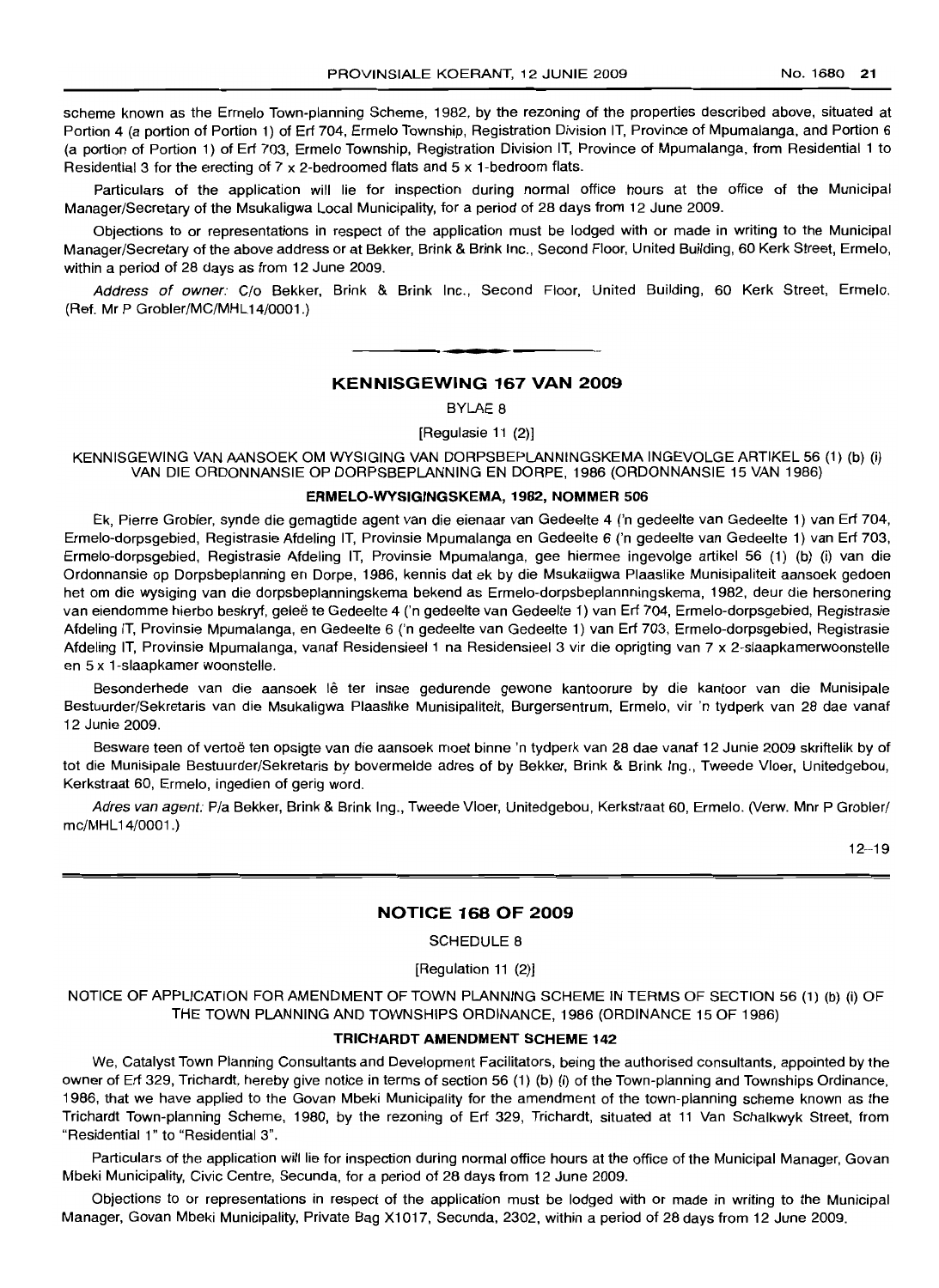## **KENNISGEWING 168 VAN 2009**

## KENNISGEWING VAN AANSOEK OM WYSIGING VAN DORPSBEPLANNINGSKEMA INGEVOLGE ARTIKEL 56 (1) (b) (i) VAN DIE ORDONNANSIE OP DORPSBEPLANNING EN DORPE, 1986 (ORDONNANSIE 15 VAN 1986)

#### **TRICHARDT-WYSIGINGSKEMA 142**

Ons, Catalyst Town Planning Consultants and Development Facilitators, synde die gemagtigde agent van die eienaars van Erf 329, Trichardt, gee hiermee ingevolge artikel 56 (1) (b) (i) van die Ordonnansie op Dorpsbeplanning en Dorpe, 1986, kennis dat ek by die Govan Mbeki Munisipaliteit aansoek gedoen het om die wysiging van die dorpsbeplanningskema, bekend as die Trichardt-dorpsbeplanningskema, 1980, deur die hersonering van Erf 329, Trichardt, gelee te Van Schalkwykstraat 11, vanaf "Residensieel 1" tot "Residensieel 3".

Besonderhede van die aansoek lê ter insae gedurende gewone kantoorure by die kantoor van die Munisipale Bestuurder, Govan Mbeki Munisipaliteit, Burgersentrum, Secunda, 28 dae vanaf 12 Junie 2009.

Besware teen of vertoë ten opsigte van die aansoek moet binne 'n tydperk van 28 dae vanaf 12 Junie 2009 skriftelik by of tot die Munisipale Bestuurder, Govan Mbeki Munisipaliteit, Burgersentrum, Privaatsak X1017, Secunda, 2302, ingedien of gerig word.

12-19

## **NOTICE 169 OF 2009**

## **MALELANE AMENDMENT SCHEME** 131

ANNEXURE 61

NOTICE OF APPLICATION FOR AMENDMENT OF TOWN PLANNING SCHEME IN TERMS OF SECTION 56 (1) (b) (i) OF THE TOWN PLANNING AND TOWNSHIPS ORDINANCE, 1986 (ORDINANCE No. 15 OF 1986)

I, Frans Arnold Meyer, being the authorized agent of Stand 1049, Malelane Extension 14, hereby gives notice in terms of section 56 (1) (b) (i) of the Town-planning and Townships Ordinance, 1986, that I have applied to the Nkomazi Municipality for the amendment of the town-planning scheme known as Malelane Town-planning Scheme, 1997, by rezoning of the property, Stand 1049, described above, situated in River View Street, Malelane, from "Residential 1" to "Residential 3".

Particulars of the application will lie for inspection during normal office hours at the office of the Municipal Manager: Nkomazi Municipality, Rotunda Circle, Malelane, for a period of 28 days.

Objections to or representations in respect of the application must be lodged with or made in writing to the Municipal Manager: Nkomazi Municipality, Malelane or at Private Bag X101, Malelane, 1320, within a period of 28 days.

Address of agent: FA Meyer Inc., P.O. Box 130, Malelane, 1320. [Tel. (013) 790-0265.] [Fax (013) 790-0427.] (Ref. S 338.) E-mail: vrm.att@mweb.co.za

## **KENNISGEWING 169 VAN 2009**

**- .**

## **MALELANE-WYSIGINGSKEMA 131**

AANHANGSEL 61

KENNISGEWING VAN AANSOEK OM WYSIGING VAN DORPSBEPLANNINGSKEMA INGEVOLGE ARTIKEL 56 (1) (b) (i) VAN DIE ORDONNANSIE OP DORPSBEPLANNING EN DORPE, 1986 (ORDONNANSIE 15 VAN 1986)

Ek, Frans Arnold Meyer, synde die gevolmagtigde agent van Erf 1049, Malelane Uitbreiding 14, gee hiermee ingevolge artikel 56 (1) (b) (i) van die Ordonnansie op Dorpsbeplanning en Dorpe, 1986, kennis dat ek by die Nkomazi Munisipaliteit aansoek gedoen het om die wysiging van die dorpsbeplanningskema bekend as die Malelane-dorpsbeplanningskema, 1997, deur die hersonering van die eiendom, Erf 1049, hierbo beskryf, geleë te River Viewstraat, Malelane van "Residensieel 1" na "ResidensieeI3".

Besonderhede van die aansoek lê ter insae gedurende gewone kantoorure by die kantoor van die Munisipale Bestuurder: Nkomazi Munisipaliteit, Rotunda Sirkel, Malelane, vir 'n tydperk van 28 dae.

Besware teen of vertoë ten opsigte van die aansoek moet binne 'n periode van 28 dae skriftelik by bovermelde adres of by Privaatsak X101, Malelane, 1320 (Verw: Mej. Shabangu), ingedien of gerig word.

Adres van agent: FA Meyer Ing., Posbus 130, Malelane, 1320. [Tel. (013) 790-0265.] [Faks (013) 790-0427.] (Verw. S 338.) E-pos: vrm.att@mweb.co.za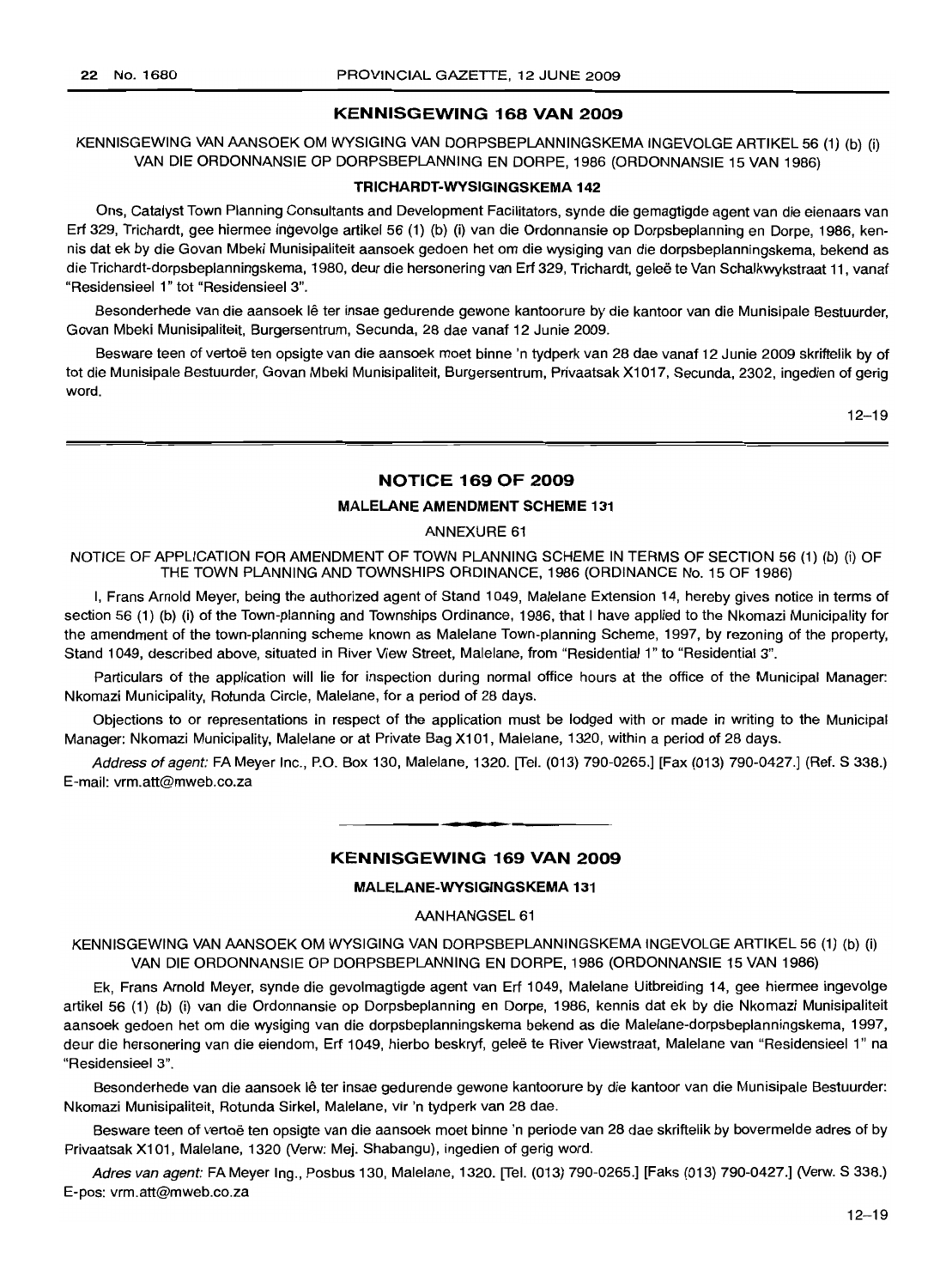## NOTICE 170 OF 2009

## BETHAL AMENDMENT SCHEME 153

NOTICE OF APPLICATION FOR AMENDMENT OF TOWN-PLANNING SCHEME IN TERMS OF SECTION 56 (1) (b) (i) OF THE TOWN-PLANNING AND TOWNSHIPS ORDINANCE, 1986 (ORDINANCE 15 OF 1986)

I, Jacobus Alwyn Buitendag of The African Planning Partnership, being the authorized agent of the owner of the The Remaining Extent of Erf 712, Bethal Extension Township, hereby give notice in terms of section 56 (1) (b) (i) of the Town-planning and Townships Ordinance, 1986, that I have applied to the Govan Mbeki Municipality for the amendment of the town-planning scheme known as Bethal Town-planning Scheme, 1980, for the rezoning of the property described above situated east of and adjacent to Station Road, ± 900 m north-east of Bethal CBD, from "Residential 1" to "Industrial 1".

Particulars of the application will lie for inspection during normal office hours at the office of the Municipal Manager, Municipal Offices, Central Business District, Secunda, for a period of 28 days from 12 June 2009.

Objections to or representations in respect of the application must be lodged with or made in writing to the Municipal Manager, Govan Mbeki Municipality at the above address or at Private Bag X1017, Secunda, 2302, within a period of 28 days from 12 June 2009 (on or above 10 July 2009).

Address of applicant: The African Planning Partnership, P.O. Box 2256, Boksburg, 1460. Tel: (011) 918-0100.

## KENNISGEWING 170 VAN 2009

**-.**

#### BETHAL WYSIGINGSKEMA 153

KENNISGEWING VAN AANSOEK OM WYSIGING VAN DORPSBEPLANNINGSKEMA INGEVOLGE ARTIKEL 56 (1) (b) (i) VAN DIE ORDONNANSIE OP DORPSBEPLANNING EN DORPE, 1986 (ORDONNANSIE 15 VAN 1986)

Ek, Jacobus Alwyn Buitendag, synde die gemagtigde agent van die eienaar van die Resterende Gedeelte van Ert 712, Bethal Uitbreiding, gee hiermee ingevolge artikel 56 (1) (b) (i) van die Ordonnansie op Dorpsbeplanning en Dorpe, 1986, kennis dat ek by die Govan Mbeki Munisipaliteit, aansoek gedoen het om die wysiging van die Dorpsbeplanningskema bekend as Bethal-dorpsbeplanningskema, 1980, deur die hersonering van die eiendom hierbo beskryf, gelee oos van en aangrensend aan Stasieweg, ± 900 m noord-oos van Bethal Sentrale Besigheidsgebied vanaf "Residensieel 1" na "Nywerheid 1".

Besonderhede van die aansoek lê ter insae gedurende gewone kantoorure by die kantoor van die Munisipale Bestuurder: Munisipale Kantore, Sentrale Besigheidsgebied, Secunda, vir 'n tydperk van 28 dae vanaf 12 Junie 2009.

Besware teen of vertoë ten opsigte van die aansoek moet binne 'n tydperk van 28 dae vanaf 12 Junie 2009 (op of voor 10 Junie 2009), skriftelik by of tot die Munisipale Bestuurder, Govan Mbeki Munisipalliteit by bovermelde adres fo by Privaatsak X1017, Secunda, 2302, ingedien word.

Adres van applikant: The African Planning Partnership, Posbus 2256, Boksburg, 1460. Tel: (011) 918-0100.

12-19

## NOTICE 172 OF 2009

SCHEDULE 11

(Regulation 21)

#### NOTICE OF APPLICATION FOR ESTABLISHMENT OF TOWNSHIP

The Thaba Chweu Municipality, Lydenburg Administrative Unit, hereby gives notice in terms of section 69 (6) (a), read with section 96 (1) of the Town-planning and Townships Ordinance, 1986 (Ordinance 15 of 1986), that an application to establish the township referred to in the Annexure hereto, has been received by it.

Particulars of the application will lie for inspection during normal office hours at the office of the Municipal Manager, Thaba Chweu Municipality, Lydenburg Administrative Unit, Sentraal Street, Lydenburg, for a period of 28 days from 12/06/2009.

Objections to or representations in respect of the application must be lodged with or made in writing and in duplicate to the Municipal Manager at the above address or at P.O. Box 61, Lydenburg, 1120, within a period of 28 days from 12/06/2009.

#### ANNEXURE

#### Name of township: Lydenburg Extension 89.

Full name of applicant: Terraplan Associates Town and Regional Planners.

Number of erven in proposed township: 2 "Educational" erven with the inclusion of a conference centre and related and subservient land uses plus a dwelling unit and "Public Road".

Description of land on which township is to be established: Portion 452 of the farm Townlands of Lydenburg 31 J.T.

Situation of proposed township: On the Dullstroom/Lydenburg Road (R540) directly to the east of the Laske Nakke Resort Development.

(DP692).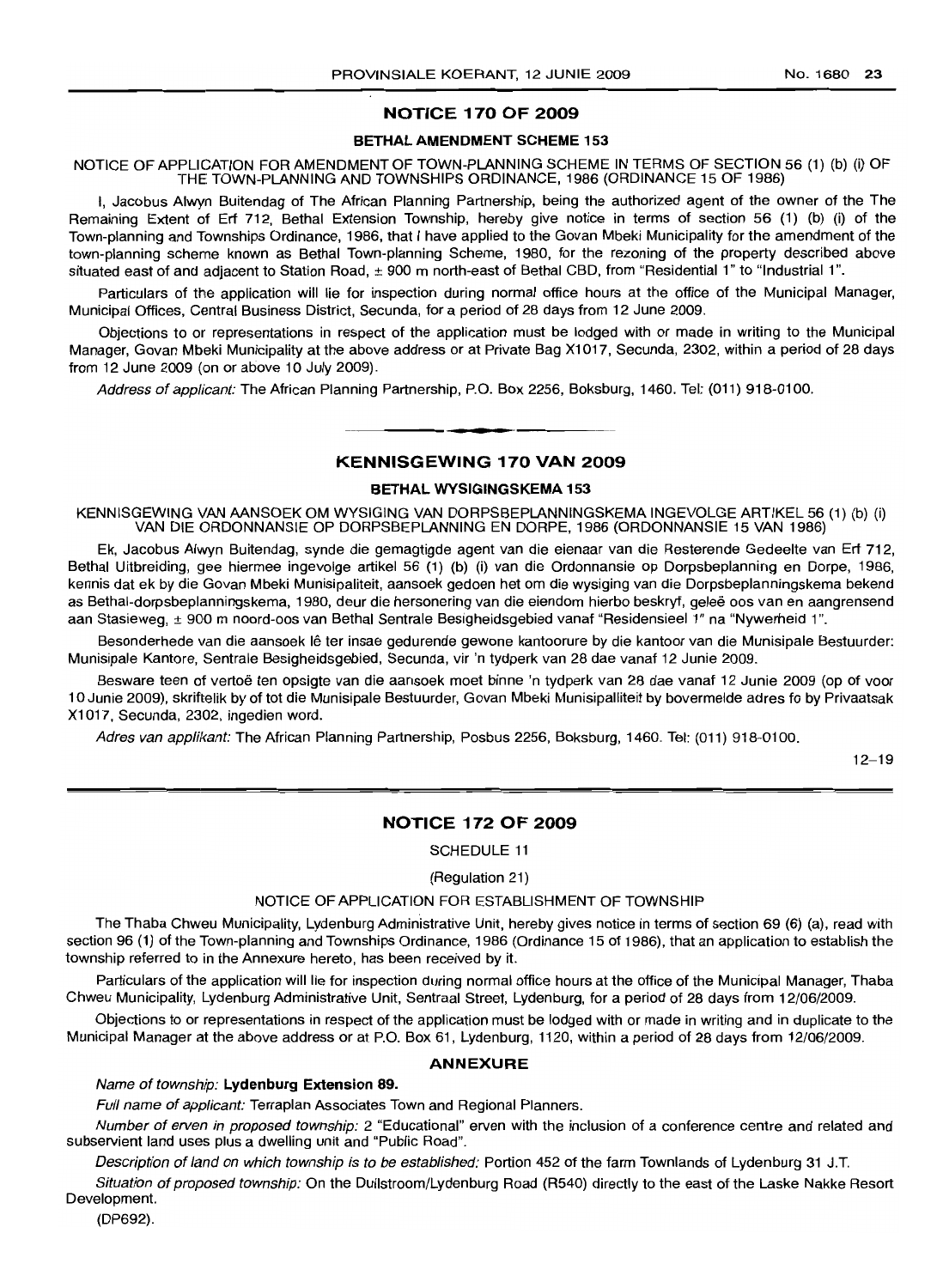#### KENNISGEWING 172 VAN 2009

BYLAE 11

(Regulasie 21)

#### KENNISGEWING VAN AANSOEK OM STIGTING VAN DORP

Die Thaba Chweu Munisipaliteit, Lydenburg Administratiewe Eenheid, gee hiermee ingevolge artikel 69 (6) (a), saamgelees met artikel 96 (1) van die Ordonnansie op Dorpsbeplanning en Dorpe, 1986 (Ordonnansie 15 van 1986), kennis dat 'n aansoek om die dorp in die Bylae hierby genoem, te stig, deur hom ontvang is.

Besonderhede van die aansoek lê ter insae gedurende gewone kantoorure by die kantoor van die Munisipale Bestuurder, Sentraalstraat, Lydenburg, vir 'n tydperk van 28 dae vanaf 12/06/2009.

Besware teen of vertoë ten opsigte van die aansoek moet binne 'n tydperk van 28 dae vanaf 12/06/2009, skriftelik en in tweevoud by of tot die Munisipale Bestuurder by bovermelde adres of by Posbus 61, Lydenburg, 1120, ingedien of gerig word.

#### BYLAE

### Naam van dorp: Lydenburg Uitbreiding 89.

Volle naam van aansoeker: Terraplan Medewerkers Stads- en Streekbeplanners.

Aantal erwe in voorgestelde dorp: 2 "Opvoedkundige" erwe met die insluiting van 'n konferensiesentrum en verwante en ondergeskikte grondgebruike asook 'n woonhuis en "Openbare Paaie".

Beskrywing van grond waarop dorp gestig staan te word: Gedeelte 452 van die plaas Townland van Lydenburg 31 J.T.

Ligging van voorgestelde dorp: Op die Dullstroom/Lydenburgpad (R540) direk ten ooste van die Laske Nakke Oordontwikkeling.

(DP692)

 $12 - 19$ 

### NOTICE 173 OF 2009

#### REMOVAL OF RESTRICTIONS ACT, 1967

## PORTION 78 OF THE FARM BLESBOKSPRUIT No. 150-IS (BETHAL)

1. The removal of certain conditions of title in respect of Portion 78 of the farm Blesbokspruit No. 150, Registration Division IS, the Province of Mpumalanga.

It is hereby notified that application has been made in terms of the provisions of section 3 (1) of the Removal of Restrictions Act, 1967 (Act 84 of 1967) by PTYPROPS 309 (Pty) Ltd, for:

(1) the removal of certain conditions of title in Deed of Transfer No. T1899/2008 in respect of Portion 78 of the farm Blesbokspruit No. 150-IS in order to effect township establishment on the property (proposed Bethal Extension 30 Township).

The application and relevant documents are open for inspection at the offices of the Head of the Department: Department of Agriculture and Land Administration, Directorate: Land Administration, Room 20, Simunye Corner Building, corner of De Waal and Anderson Streets, Nelspruit, 1200; Private Bag X11219, Nelspruit, 1200, and in the office of the City Manager, c/o Physical Development and Public Works Division, Department Technical & Engineering Services, Govan Mbeki Municipality, Horwood Street, Secunda Central Business District, Private Bag X1017, Secunda, 2302, until 10 July 2009.

Objections to the application may be lodged in writing with the Head of Department: Department of Agriculture and Land Administration, at the above-mentioned address and with the City Manager, c/o Physical Development and Public Works Division, Govan Mbeki Municipality, at the above-mentioned address, on or before 10 July 2009, and shall reach the offices not later than 14:00 on the said date.

Date of publication: 12 June 2009.

#### KENNISGEWING 173 VAN 2009

.**- .**

WET OP OPHEFFING VAN BEPERKINGS, 1967

#### GEDEELTE 78 VAN DIE PLAAS BLESBOKSPRUIT No. 150-IS (BETHAL)

1. Die opheffing van sekere titelvoorwaardes ten opsigte van Gedeelte 78 van die plaas Blesbokspruit No. 150, Registrasie Afdeling IS, provinsie van Mpumalanga.

Hierby word bekendgemaak dat ingevolge die bepalings van artikel 3 (1) van die Wet op Opheffing van Beperkings, 1967 (Wet 84 van 1967), aansoek gedoen is deur PTYPROPS 309 (Edms) Bpk, vir: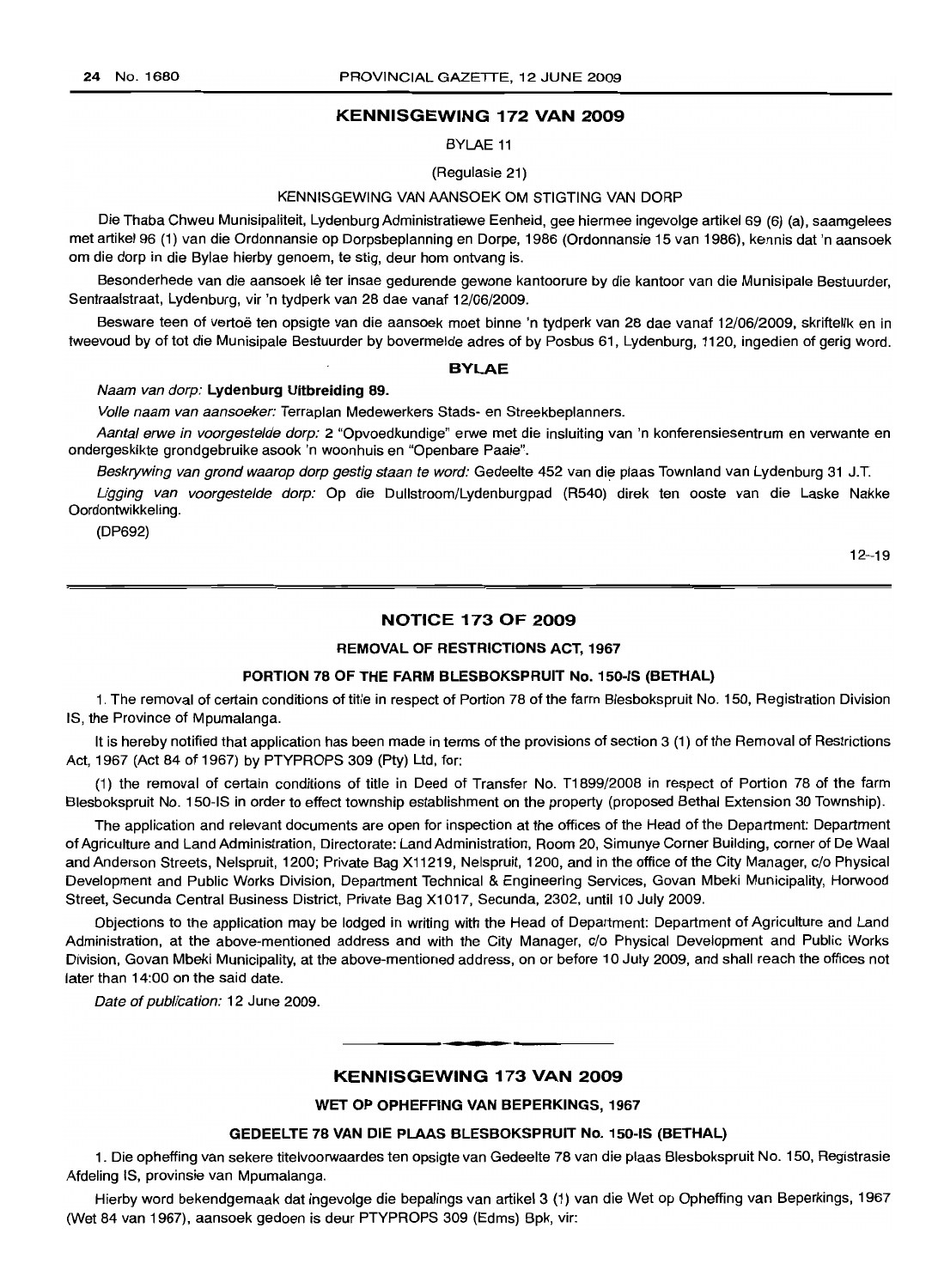(1) die opheffing van sekere titelvoorwaardes in Akte van Transport No. T1899/2008 ten opsigte van Gedeelte 78 van die plaas Blesbokspruit No. 150-IS, ten einde dorpstigting op die eiendom te bewerkstellig (voorgestelde dorp Bethal Uitbreiding 30).

Die aansoek en die betrokke dokumente lê ter insae in die kantore van die Hoof van die Departement: Departement Landbou en Grondbestuur, Direktoraat: Grondbestuur, Kamer 20, Simunye Corner-gebou, hoek van De Waal- en Andersonstraat, Nelspruit, 1200; Privaatsak X11219, Nelspruit, 1200, en in die kantoor van Die Stadsbestuurder, pia Afdeling Fisiese Ontwikkeling en Openbare Werke, Departement Tegniese- & Ingenieursdienste, Govan Mbeki Munisipaliteit, Horwoodstraat, Secunda Sentrale Besigheidsgebied, Privaatsak X1017, Secunda, 2302, tot 10 Julie 2009.

Besware teen die aansoek kan voor of op 10 Julie 2009 skriftelik by die Hoof van die Departement: Departement Landbou en Grondbestuur, by bovermelde adres en by die Stadsbestuurder, pia Fisiese Ontwikkeling en Openbare Werke, Govan Mbeki Munisipaliteit by bovermelde adres ingedien word en moet die kantore nie later as 14:00 op genoemde datum bereik nie.

Datum van publikasie: 12 Junie 2009.

12-19

## **LOCAL AUTHORITY NOTICE 123**

NOTICE OF APPLICATION FOR ESTABLISHMENT OF TOWNSHIP

#### **PROPOSED BETHAL EXTENSION 30**

#### **GOVAN MBEKI MUNICIPALITY**

The Govan Mbeki Municipality hereby gives notice in terms of section 69 (6) (a) of the Town-planning and Townships Ordinance, 1986 (Ordinance 15 of 1986), read with section 96 (3) of the said Ordinance, that an application to establish the township referred to in the Annexure hereto, has been received by it.

Particulars of the application will lie for inspection during normal office hours at the office of the Municipal Manager: Municipal Offices, Central Business Disrict, Secunda, for a period of 28 days from 12 June 2009.

Objections or representations in respect of the application must be lodged with or made in writing and in duplicate to the Municipal Manager, Govan Mbeki Municipality, at the above address or at Private Bag X1017, Secunda, 2302, within a period of 28 days from 12 June 2009 (on or before 10 July 2009).

#### **Dr L H MATHUNYANE, Municipal Manager**

#### **ANNEXURE**

Name of township: **Bethal Extension** 30.

Full name of applicant: PTYPROPS 309 (Pty) Ltd (No. 200601456407).

Number of erven in proposed township: "Industrial 1": 2.

Description of land on which township is to be established: Portion 78 and Portion 80 (portion of Portion 7), farm Blesbokspruit 150, Registration Division I.S., Province of Mpumalanga.

Locality of the proposed township: Adjacent to and east of Station Road, approximately 600 m north-east of Bethal Central Business District (previously Nestlé factory site).

## **PLAASLIKE BESTUURSKENNISGEWING 123**

**• •**

KENNISGEWING VAN AANSOEK OM STIGTING VAN DORP

#### **VOORGESTELDE BETHAL UITBREIDING 30**

#### **GOVAN MBEKI MUNISIPALITEIT**

Die Govan Mbeki Munisipaliteit gee hiermee ingevolge artikel 69 (6) (a) van die Ordonnansie op Dorpsbeplanning en Dorpe, 1986 (Ordonnansie 15 van 1986), gelees met artikel 96 (3) van die gemelde Ordonnansie, kennis dat 'n aansoek om die dorp in die Bylae hierby genoem, te stig, deur hom ontvang is.

Besonderhede van die aansoek lê ter insae gedurende gewone kantoorure by die kantoor van die Munisipale Bestuurder, Munisipale Kantore, Sentrale Besigheidsgebied, Secunda, vir 'n tydperk van 28 dae vanaf 12 Junie 2009.

Besware teen of vertoe ten opsigte van die aansoek moet binne 'n tydperk van 28 dae vanaf 12 Junie 2009 (voor of op 10 Julie 2009), skriftelik en in tweevoud by of aan die Munisipale Bestuurder, Govan Mbeki Munisipaliteit, by bovermelde adres of by Privaatsak X1017, Secunda, 2302, ingedien of gerig word.

#### **Dr. L H MATHUNYANE, Munisipale Bestuurder**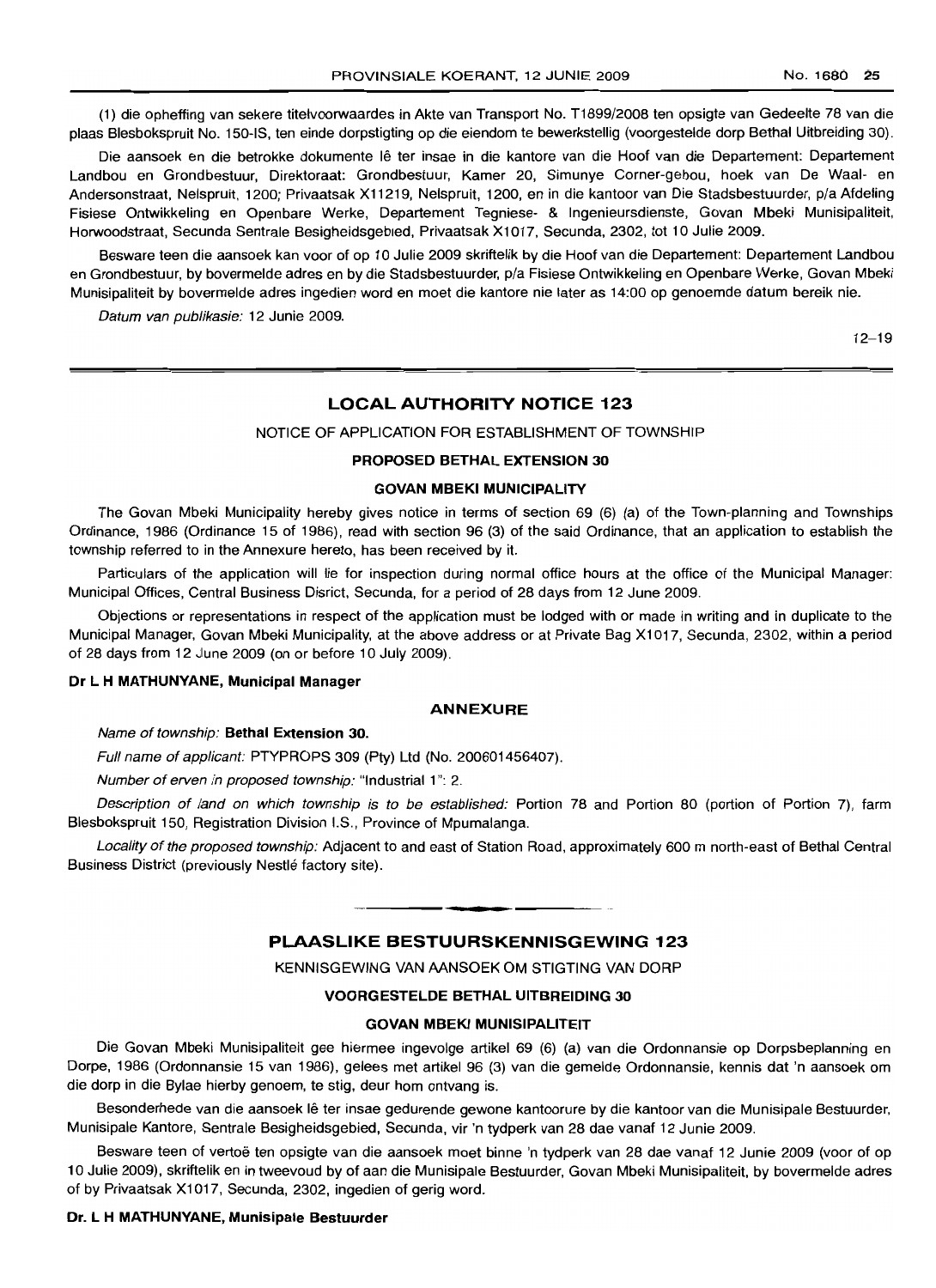#### BYLAE

#### Naam van dorp: Bethal Uitbreiding 30.

Volle naam van aansoeker: PTYPROPS 309 (Edms) Bpk (No. 200601456407).

Aantal erwe in voorgestelde dorp: "Nywerheid 1": 2.

Beskrywing van grond waarop dorp gestig staan te word: Gedeelte 78 en Gedeelte 80 (gedeelte van Gedeelte 7), plaas Blesbokspruit 150, Registrasie Afdeling I.S., Mpumalanga-provinsie.

Ligging van voorgestelde dorp: Aangrensend aan en oos van Stasieweg, ongeveer 600 m noordoos van Bethal Sentrale Besigheidsgebied (voorheen Nestle fabrieksterrein).

12-19

## LOCAL AUTHORITY NOTICE 124

#### STEVE TSHWETE LOCAL MUNICIPALITY

#### NOTICES OF APPLICATION FOR ESTABLISHMENT OF A TOWNSHIP

The Steve Tshwete Local Municipality hereby gives notice in terms of section 69 (6) (a), read with section 96 (3) of the Town-planning and Township Ordinance, 1986 (Ordinance 15 of 1986), that an application to establish the township referred to in the Annexure attached hereto, has been received by it.

Particulars of the application will lie for inspection during normal office hours at the office of the Municipal Manager, Wanderers Avenue, Middelburg, 1050, for a period of 28 days from 12 June 2009.

Objections to or representations in respect of the application must be lodged with or made in writing and in duplicate to the Municipal Manager at the above adress or at P.O. 14, Middelburg, 1050, within a period of 28 days from 12 June 2009.

#### ANNEXURE

## Name of township: Middelburg Extension 44.

Full name of the applicant: Urban Dynamics (Mpumalanga) Inc.

Number of erven in proposed township: Residential 1 (433), Residential 3 (11), Community Facility (1), School (1), Church (2), Business (2), Municipal (1), Public Open Space (5): TOTAL (456).

Description of land on which township is to be established: Portion 52 of the farm Rondebosch 403-J.S.

Locality of proposed township: The subject site is situated east of Middelburg Extension 34, 35 and 36.

C/o Urban Dynamics (Mpumalanga) Inc., Propark Building, 44 West Street (P.O. Box 3294), Middelburg, 1050. Tel: (013) 243-1219. Fax: (013) 243-1321.

## PLAASLIKE BESTUURSKENNISGEWING 124

**• •**

## STEVE TSHWETE PLAASLIKE MUNISIPALITEIT

#### KENNISGEWING VAN AANSOEK OM STIGTING VAN DORP

Die Steve Tshwete Plaaslike Munisipaliteit gee hiermee ingevolge artikel 69 (6) (a) gelees saam met artikel 96 (3) van die Ordonnansie op Dorpsbeplanning en Dorpe, 1986 (Ordonnansie 15 van 1986), kennis dat 'n aansoek om die dorp in die Bylae hierby genoem, te stig, deur hom ontvang is.

Besonderhede van die aansoek lê ter insae gedurende gewone kantoorure by die kantoor van die Munisipale Bestuurder, Wandererslaan, Middelburg, 1050, vir 'n tydperk van 28 dae vanaf 12 Junie 2009.

Besware teen of vertoë ten opsigte van die aansoek moet binne 'n tydperk van 28 dae vanaf 12 Junie 2009 skriftelik in tweevoud by of tot die Munisipale Bestuurder, by bovermelde adres of by Posbus 14, Middelburg, 1050, ingedien of gerig word.

## BYLAE

## Naam van dorp: Middelburg Uitbreiding 44.

Van aansoeker: Urban Dynamics (Mpumalanga) Ing.

Aantal erwe in voorgestelde dorp: Residensieel 1 (433), Residensieel 3 (11), Gemeenskapsfasiliteit (1), Skool (1), Kerk (2), Besigheid (2), Munisipaal (1), Publieke Oop Ruimte (5): TOTAAL (456).

Beskrywing van grond waarop dorp gestig staan te word: Gedeelte 52 van die plaas Rondebosch 403-JS.

Ligging van voorgestelde dorp: Die voorgestelde dorp is geleë oos van Middelburg Uitbreiding 34, 35 en 36.

Pia Urban Dynamics (Mpumalanga) Ing., Propark-gebou, Wesstraat 44 (Posbus 3294), Middelburg, 1050. Tel: (013) 243-1219. Faks: (013) 243-1321.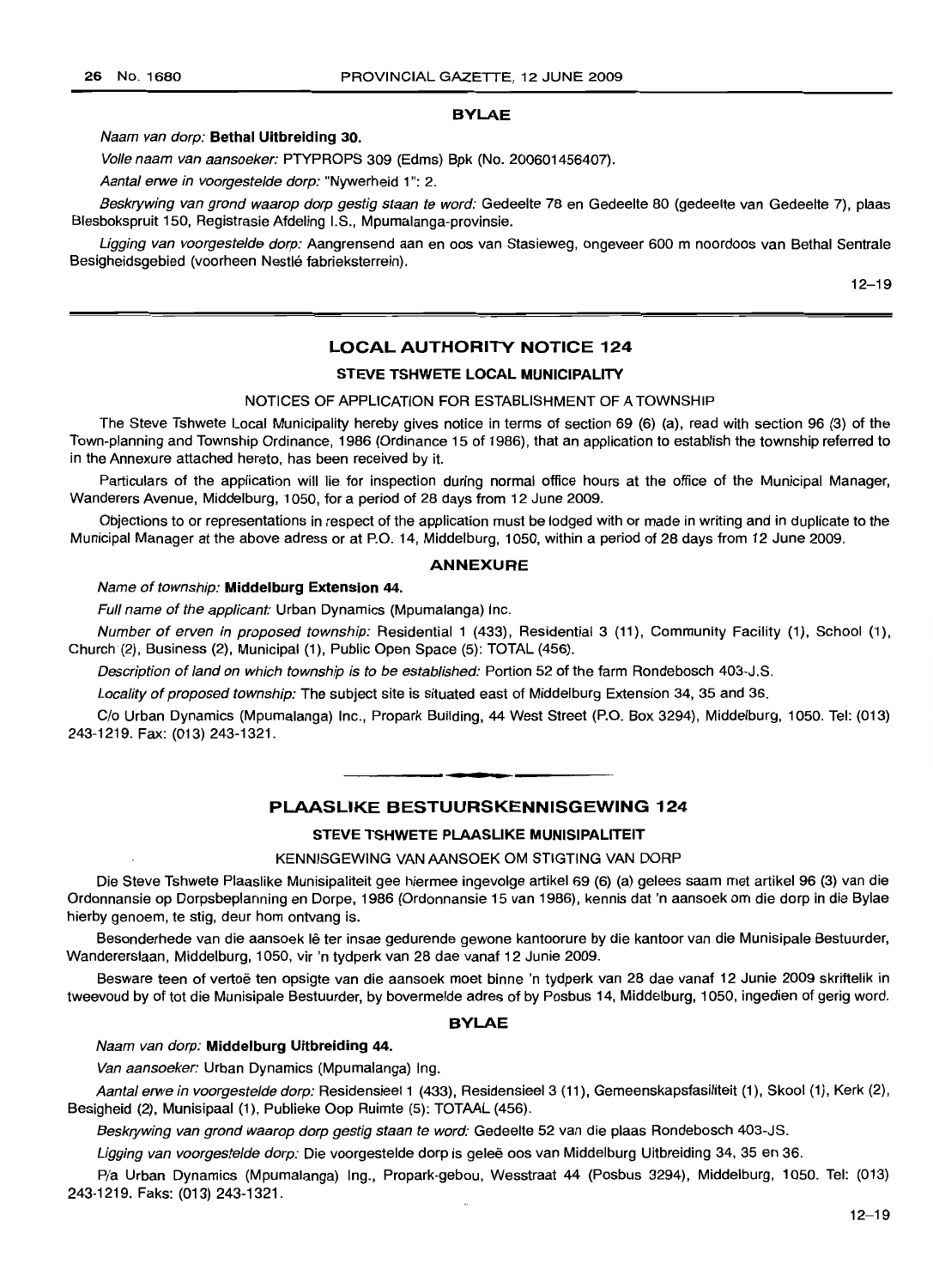## LOCAL AUTHORITY NOTICE 125

#### eMALAHLENI LOCAL MUNICIPALITY

#### NOTICE OF APPLICATION FOR ESTABLISHMENT OF TOWNSHIP

#### DIE HEUWEL EXTENSION 18

The eMalahleni L.ocal Municipality, hereby give notice in terms of section 69 (6) (a) of the Town-planning and Townships Ordinance, 19B6 (Ordinance 15 of 19B6), that an application to establish the township referred to in the Annexure hereto, has been received.

Particulars of the application will lie for inspection during normal office hours at the Spatial Planning Section (Directorate Development Planning), 3rd Floor, Civic Centre, Mandela Street, eMalahleni, for a period of 28 days from 12 June 2009.

Objections to or representations in respect of the application must be lodged with or made in writing and in duplicate to the Municipal Manager at the undermentioned address or at P.O. Box 3, Witbank, 1035, within a period of 28 days from 12 June 2009.

## A.M. LANGA. Municipal Manager

Administrative Centre, Mandela Avenue, eMalahleni, 1035; P.O. Box 3, Witbank, 1035.

Notice Number: 90/2009.

Publication date: 12 and 19 June 2009.

#### ANNEXURE

Name of township: Die Heuwel Extension 18.

Full name of applicant: JJJ Konsult, the authorized agent of Niesas Investment CC.

Number of erven in proposed township:

"Private Open Space: 3 erven.

"Residential 1": 31 erven.

"Residential 2": 1 erf.

"Municipal": 1 erf.

"Private Road": 1 erf.

Description of land on which the township is to be established:

Portions B6 of the farm Zeekoewater 311 JS.

Situation of proposed township: The property is situated north of Die Heuwel Extension 4, east of Portion 27 of the farm Zeekoewater 311 JS, south of a portion of Portion 47 of the farm Zeekoewater 311 JS and west of Die Heuwel Extension 1.

## LOCAL AUTHORITY NOTICE 126

#### eMALAHLENI LOCAL MUNICIPALITY

## NOTICE OF APPROVAL OF eMALAHLENI AMENDMENT SCHEME 1026

It is hereby notified in terms of the provisions of section 57 (1) (a) of the Town-planning and Townships Ordinance, 1986, that the eMalahleni Local Municipality has approved the amendment of the eMalahleni Town-planning Scheme, 1991, by the rezoning of Portion 2 of Erf 1, Ferrobank, from "Municipal" to "Industrial 1".

Map 3 and the scheme clauses of the amendment scheme are filed with the Director: Department of Agriculture and Land Administration, Mpumalanga Province and the Municipal Manager of the eMalahleni Local Municipality and are open for inspection at all reasonable times.

This amendment is known as eMalahleni Amendment Scheme 1026 and shall come into operation on date of this publication.

#### A. M. LANGA, Municipal Manager

Civic Centre, Mandela Street, eMalahleni, 1035; P.O. Box 3, Witbank, 1035

## LOCAL AUTHORITY NOTICE 127

## eMALAHLENI LOCAL MUNICIPALITY

#### NOTICE OF APPROVAL OF eMALAHLENI AMENDMENT SCHEME 1094

It is hereby notified in terms of the provisions of section 57 (1) (a) of the Town-planning and Townships Ordinance, 1986, that the eMalahleni Local Municipality has approved the amendment of the eMalahleni Town-planning Scheme, 1991, by the rezoning of Erf 5299, eMalahleni (previously Witbank) Extension 67 from "Priviate Open Space" to "Special" with an annexure, Anneuxure 382.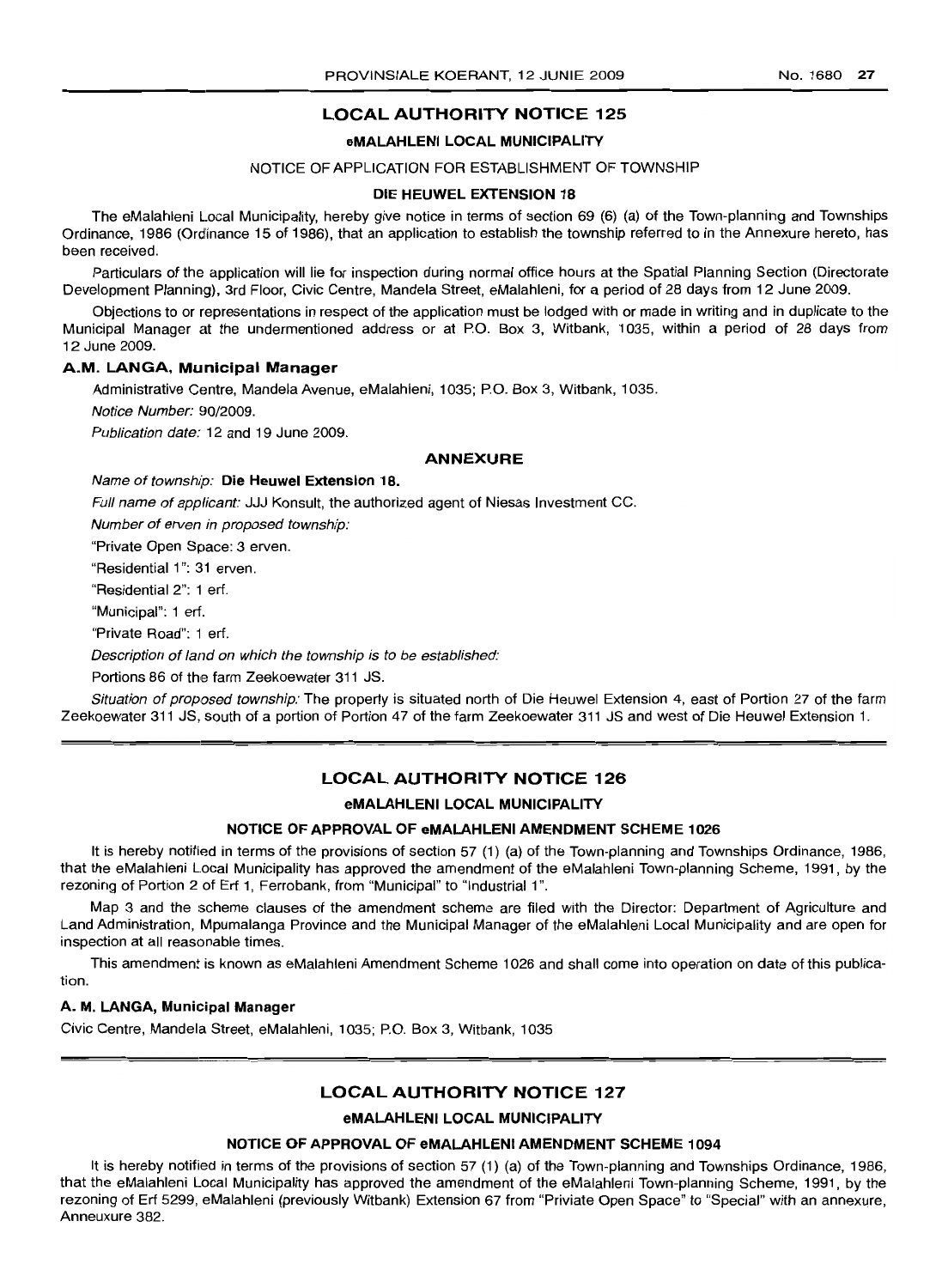Map 3 and the scheme clauses of the amendment scheme are filed with the Director: Department of Agriculture and Land Administration, Mpumalanga Province and the Municipal Manager of the eMalahleni Local Municipality and are open for inspection at all reasonable times.

This amendment is known as eMalahleni Amendment Scheme 1094 shall come into operation on date of this publication.

#### A. M. LANGA, Municipal Manager

Civic Centre, Mandela Street, eMalahleni, 1035; P.O. Box 3, Witbank, 1035 Notice Number: 107/2009

## LOCAL AUTHORITY NOTICE 128

#### eMALAHLENI LOCAL MUNICIPALITY

#### NOTICE OF APPROVAL OF eMALAHLENI AMENDMENT SCHEME 1055

It is hereby notified in terms of the provisions of section 57 (1) (a) of the Town-planning and Townships Ordinance, 1986, that the eMalahleni Local Municipality has approved the amendment of the eMalahleni Town-planning Scheme, 1991, by the rezoning of Erf 1977, eMalahleni (previously Witbank) Extension 10 from "Residential 1" to "Special" with an annexure, Anneuxure 357.

Map 3 and the scheme clauses of the amendment scheme are filed with the Director: Department of Agriculture and Land Administration, Mpumalanga Province and the Municipal Manager of the eMalahleni Local Municipality and are open for inspection at all reasonable times.

This amendment is known as eMalahleni Amendment Scheme 1055 shall come into operation on date of this publication.

#### A. M. LANGA, Municipal Manager

Civic Centre, Mandela Street, eMalahleni, 1035; P.O. Box 3, Witbank, 1035

Notice Number: 108/2009

## LOCAL AUTHORITY NOTICE 129

#### eMALAHLENI LOCAL MUNICIPALITY

#### NOTICE OF APPROVAL OF eMALAHLENI AMENDMENT SCHEME 1108

It is hereby notified in terms of the provisions of section 57 (1) (a) of the Town-planning and Townships Ordinance, 1986, that the eMalahleni Local Municipality has approved the amendment of the eMalahleni Town-planning Scheme, 1991, by the rezoning of Erf 821, eMalahleni (previously Witbank), Extension 5, from "Residential 1" to "Residential 4" with Height Zone 5.

Map 3 and the scheme clauses of the amendment scheme are filed with the Director: Department of Agriculture and Land Administration, Mpumalanga Province and the Municipal Manager of the eMalahleni Local Municipality and are open for inspection at all reasonable times.

This amendment is known as eMalahleni Amendment Scheme 1108 shall come into operation on date of this publication.

#### A. M. LANGA, Municipal Manager

Civic Centre, Mandela Street, eMalahleni, 1035; P.O. Box 3, Witbank, 1035 Notice Number: 106/2009

## LOCAL AUTHORITY NOTICE 130

#### GOVAN MBEKI MUNICIPALITY

#### SECUNDA AMENDMENT SCHEME 130

#### NOTICE OF APPROVAL

Notice is hereby given in terms of section 57 (1) of the Town-planning and Townships Ordinance, 1986 (Ordinance 15 of 1986), as amended, that the Govan Mbeki Municipality has approved the amendment of the Secunda Town-planning Scheme, 1993, by the rezoning of Stand 1631, Secunda, from "Residential 1" to "Residential 3", subject to certain conditions.

Map 3A and scheme clauses are filed with the Director: Department of Agriculture and Land Administration, Nelspruit, as well as with the Manager, Physical Development, Municipal Offices, Secunda, and are open for inspection during normal office hours.